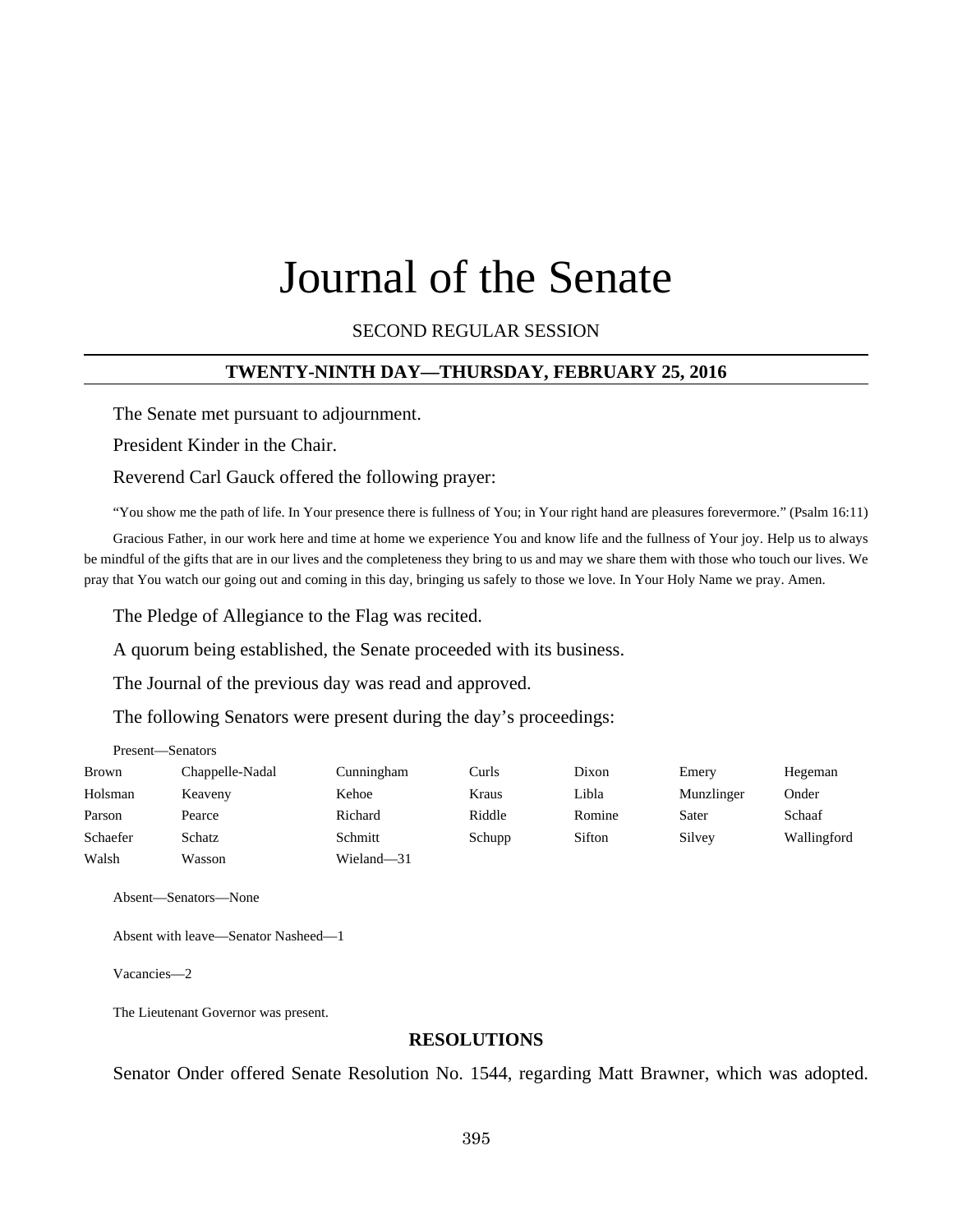Senator Onder offered Senate Resolution No. 1545, regarding Kyle Mannisi, which was adopted. Senator Onder offered Senate Resolution No. 1546, regarding Noah McCarty, which was adopted. Senator Onder offered Senate Resolution No. 1547, regarding Wyatt Hensel, which was adopted.

Senator Onder offered Senate Resolution No. 1548, regarding Cuivre River Electric Cooperative, which was adopted.

Senator Onder offered Senate Resolution No. 1549, regarding Matt Urbeck, which was adopted. Senator Onder offered Senate Resolution No. 1550, regarding Andrew Sides, which was adopted. Senator Onder offered Senate Resolution No. 1551, regarding Rajon Scott, which was adopted. Senator Onder offered Senate Resolution No. 1552, regarding Matthew Reidenbach, which was adopted. Senator Onder offered Senate Resolution No. 1553, regarding Alexander Lu, which was adopted. Senator Onder offered Senate Resolution No. 1554, regarding Brittany Krafft, which was adopted. Senator Onder offered Senate Resolution No. 1555, regarding Elise Kaminski, which was adopted. Senator Onder offered Senate Resolution No. 1556, regarding Sarah Darnell, which was adopted.

Senator Onder offered Senate Resolution No. 1557, regarding the Ambassadors of Lake Saint Louis, which was adopted.

Senator Parson offered Senate Resolution No. 1558, regarding Gary Noland, which was adopted.

Senator Parson offered Senate Resolution No. 1559, regarding the Fiftieth Wedding Anniversary of Larry and Kay Wheeler, Stockton, which was adopted.

#### **INTRODUCTION OF BILLS**

The following Bills were read the 1st time and ordered printed:

## **SB 1089**–By Onder.

An Act to amend chapter 198, RSMo, by adding thereto one new section relating to long-term care facility influenza vaccinations.

#### **SB 1090**–By Hegeman.

An Act to repeal section 104.1205, RSMo, and to enact in lieu thereof one new section relating to retirement of higher education employees, with an effective date.

#### **SB 1091**–By Riddle.

An Act to amend chapter 516, RSMo, by adding thereto one new section relating to time limitations for filing claims which arise out of a defective or unsafe condition of a product.

#### **SB 1092**–By Riddle.

An Act to repeal section 208.152, RSMo, and to enact in lieu thereof one new section relating to reimbursement for MO HealthNet services.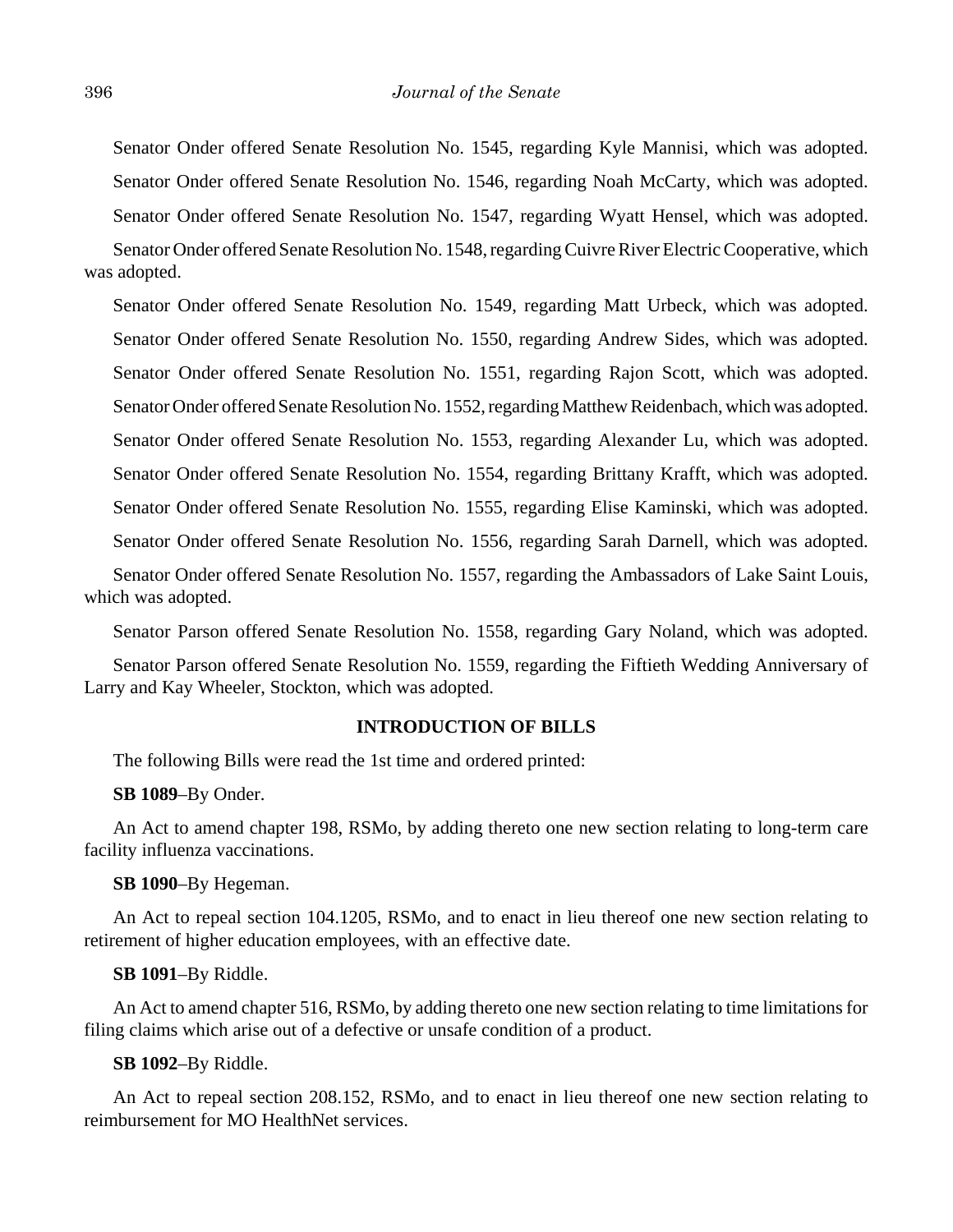## **SB 1093**–By Romine.

An Act to repeal sections 67.2800, 67.2810, 67.2815, and 67.2830, RSMo, and to enact in lieu thereof four new sections relating to property assessments for energy efficiency improvements.

#### **SB 1094**–By Kehoe.

An Act to repeal section 137.100, RSMo, and to enact in lieu thereof one new section relating to a property tax exemption for land subject to railbanking.

#### **REFERRALS**

President Pro Tem Richard referred **SCS** for **SBs 688** and **854**; **SB 700**; **SB 875**; and **SCS** for **SB 814** to the Committee on Governmental Accountability and Fiscal Oversight.

#### **RESOLUTIONS**

Senator Kehoe offered the following resolution:

#### SENATE RESOLUTION NO. 1560

WHEREAS, the Missouri Senate recognizes the importance of empowering citizens to actively participate in the democratic process; and

WHEREAS, the Missouri Senate has a long tradition of rendering assistance to those organizations that sponsor projects in the interest of good citizenship; and

WHEREAS, the 2016 Missouri Youth Leadership Forum for Students with Disabilities, sponsored by the Governor's Council on Disability and the Missouri Planning Council for Developmental Disabilities, is an educational experience in state government for high school juniors and seniors with disabilities by allowing such youth to participate in the democratic process:

NOW, THEREFORE, BE IT RESOLVED that we, the members of the Missouri Senate, Ninety-eighth General Assembly, hereby grant the 2016 Missouri Youth Leadership Forum for Students with Disabilities permission to use the Senate Chamber on Thursday, July 14, 2016 from 12:00 p.m. to 3:30 p.m. for the purpose of holding a mock legislative session.

Senator Kehoe requested unanimous consent of the Senate that the rules be suspended for the purpose of taking **SR 1560** up for adoption, which request was granted.

On motion of Senator Kehoe, **SR 1560** was adopted.

Senator Kehoe offered the following resolution:

#### SENATE RESOLUTION NO. 1561

WHEREAS, the General Assembly fully recognizes the importance of preparing our youth to become active and productive citizens through worthwhile governmental or citizenship projects; and

WHEREAS, the General Assembly has a long tradition of rendering assistance to those organizations who sponsor these projects in the interest of our young people; and

WHEREAS, one clear example of such an organization is the Missouri YMCA, which has become widely recognized for its sponsorship of the Youth in Government program; and

WHEREAS, the Missouri YMCA Youth in Government program provides its participants with a unique insight into the day to day operation of our state government;

NOW, THEREFORE, BE IT RESOLVED by the Missouri Senate that the Missouri YMCA be hereby granted permission to use the Senate Chamber and Hearing rooms for the purposes of its Youth in Government program on November 10, 2016 through November 12, 2016 and December 1, 2016 through December 3, 2016.

Senator Kehoe requested unanimous consent of the Senate that the rules be suspended for the purpose of taking **SR 1561** up for adoption, which request was granted.

On motion of Senator Kehoe, **SR 1561** was adopted.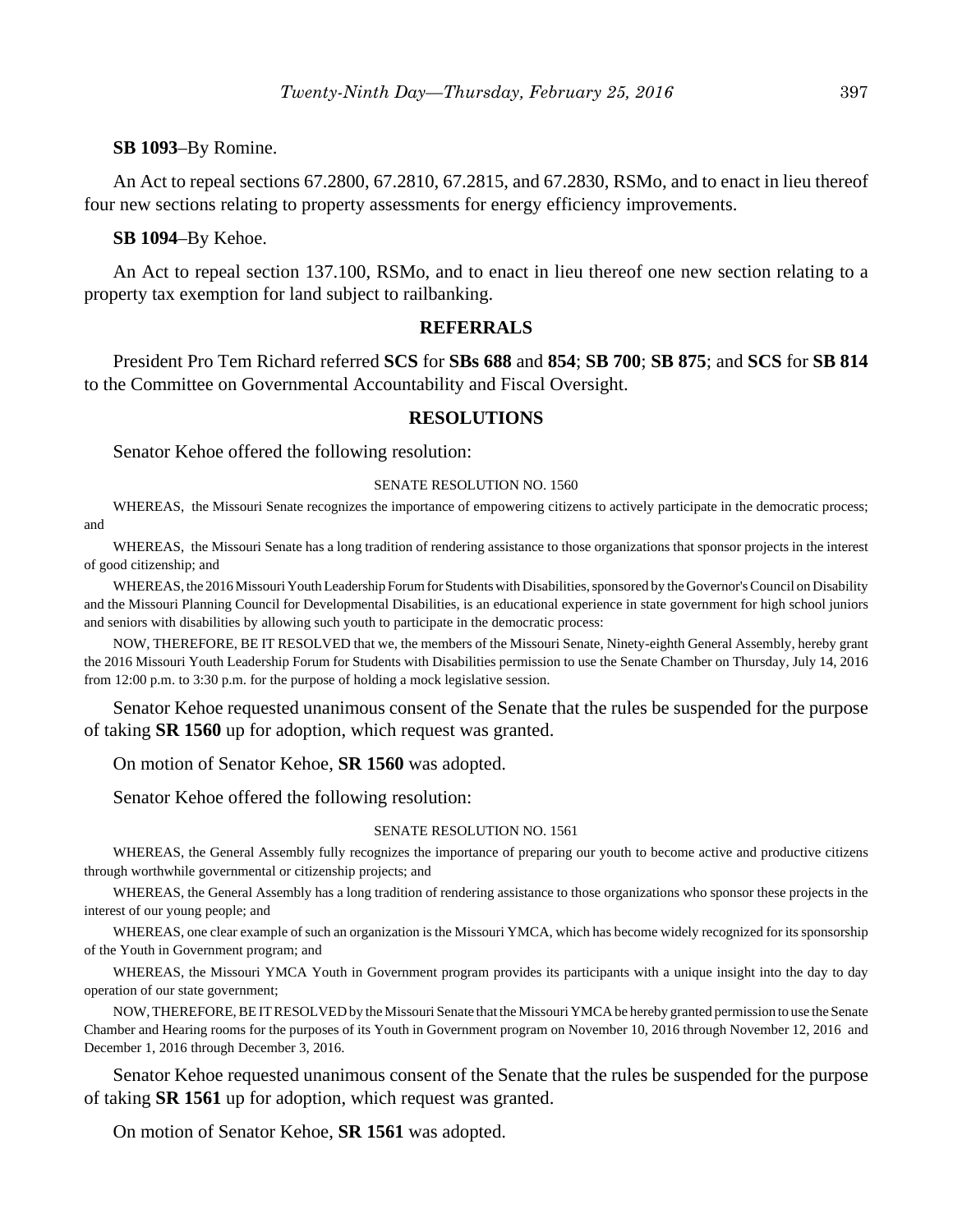#### Senator Kehoe offered the following resolution:

#### SENATE RESOLUTION NO. 1562

Whereas, the General Assembly deems it worthy to support and encourage any of those programs which exist to provide Missouri's senior citizens with an opportunity to utilize their experience and knowledge in a positive and meaningful way; and

Whereas, the General Assembly also deems it worthy to support those programs which are designed to provide participants with opportunities to develop better citizenship and leadership qualities; and

Whereas, the Silver Haired Legislature is a program which helps to ensure that senior citizens have a voice in state government while giving its participants a unique insight into the legislative process; and

Whereas, the General Assembly has a long tradition of granting the use of its Chambers to such programs:

Now, Therefore, Be It Resolved that the Missouri Senate hereby grant the participants of the Silver Haired Legislature permission to use the Senate Chamber for the purpose of their regular session from 8:00 a.m. to 5:00 p.m. Wednesday, October 19, 2016 and 8:00 am to 12:00 pm Thursday, October 20, 2016.

Senator Kehoe requested unanimous consent of the Senate that the rules be suspended for the purpose of taking **SR 1562** up for adoption, which request was granted.

On motion of Senator Kehoe, **SR 1562** was adopted.

## **SENATE BILLS FOR PERFECTION**

Senator Schaaf moved that **SB 580**, with **SCS**, **SA 2** and point of order (pending), be called from the Informal Calendar and again taken up for perfection, which motion prevailed.

President Pro Tem Richard ruled the pending point of order not well taken.

At the request of Senator Schaaf, **SB 580**, with **SCS** and **SA 2** (pending), was placed on the Informal Calendar.

Senator Sater moved that **SB 802**, with **SA 1** and point of order (pending), be called from the Informal Calendar and again taken up for perfection, which motion prevailed.

President Pro Tem Richard ruled the pending point of order well taken.

At the request of Senator Sater, **SB 802** was placed on the Informal Calendar.

## **REPORTS OF STANDING COMMITTEES**

Senator Cunningham, Chairman of the Committee on Governmental Accountability and Fiscal Oversight, submitted the following reports:

Mr. President: Your Committee on Governmental Accountability and Fiscal Oversight, to which were referred **SB 581**; **SB 607**; **SS** for **SB 621**; and **SB 640** begs leave to report that it has considered the same and recommends that the bills do pass.

President Pro Tem Richard assumed the Chair.

Senator Sater, Chairman of the Committee on Seniors, Families and Children, submitted the following report:

Mr. President: Your Committee on Seniors, Families and Children, to which was referred **SJR 39**, begs leave to report that it has considered the same and recommends that the joint resolution do pass.

Senator Dixon, Chairman of the Committee on the Judiciary and Civil and Criminal Jurisprudence,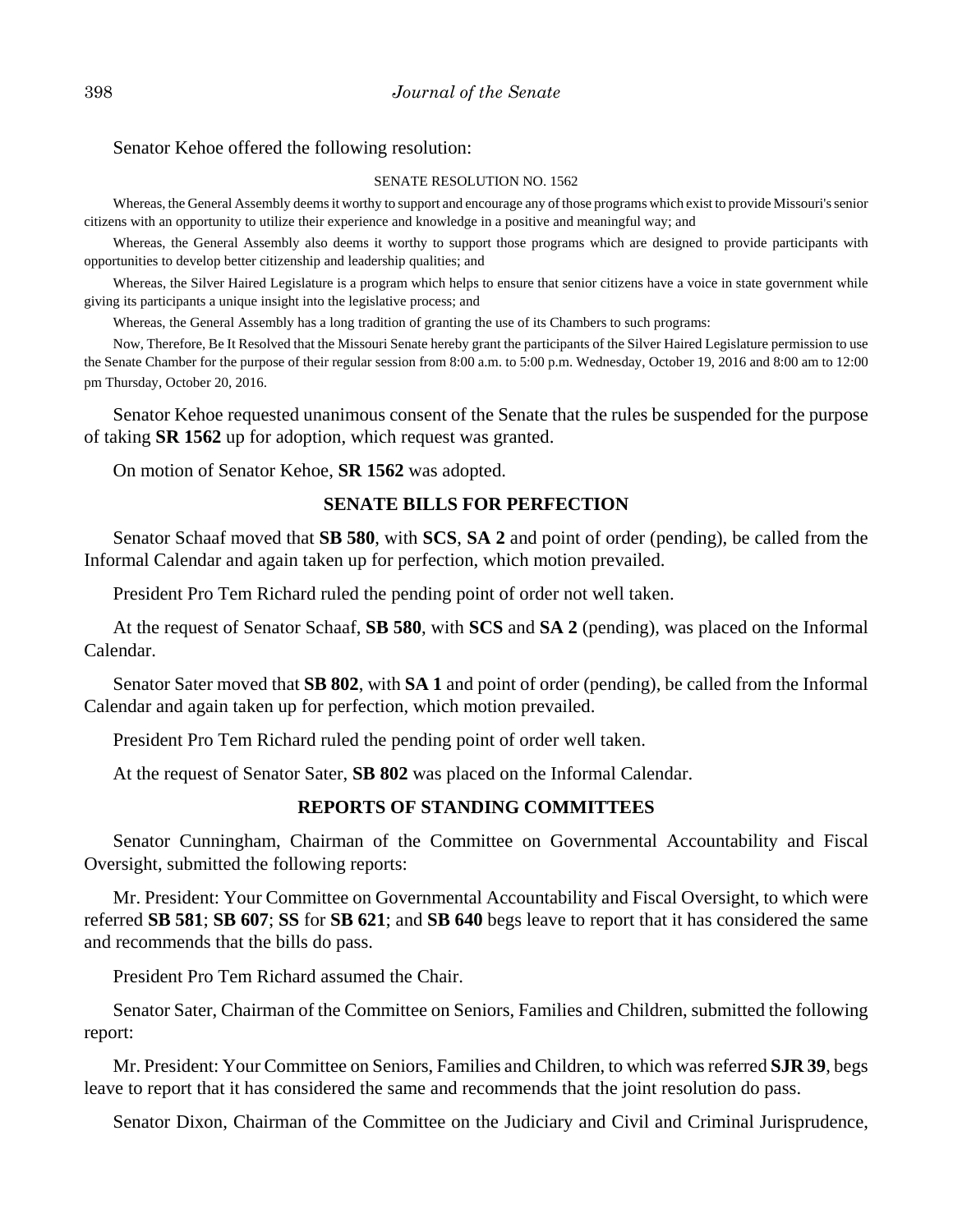submitted the following report:

Mr. President: Your Committee on the Judiciary and Civil and Criminal Jurisprudence, to which was referred **SB 916**, begs leave to report that it has considered the same and recommends that the bill do pass.

Senator Pearce assumed the Chair.

Senator Richard, Chairman of the Committee on Gubernatorial Appointments, submitted the following reports, reading of which was waived:

Mr. President: Your Committee on Gubernatorial Appointments, to which were referred the following appointments, begs leave to report that it has considered the same and recommends that the Senate do give its advice and consent to the following:

Stephanie D. Briscoe, as a member of the Missouri Family Trust Board of Trustees;

Also,

Charles A. Juden, III, as a member of the Peace Officer Standards and Training Commission;

Also,

Michala Stoker, as a member of the Organ Donation Advisory Committee; and

Tjitske G. Tubbergen-Maglio, as a member of the State Committee for Social Workers.

Senator Richard requested unanimous consent of the Senate to vote on the above reports in one motion. There being no objection, the request was granted.

Senator Richard moved that the committee reports be adopted, and the Senate do give its advice and consent to the above appointments, which motion prevailed.

## **THIRD READING OF SENATE BILLS**

**SB 607**, introduced by Senator Sater, entitled:

An Act to amend chapter 208, RSMo, by adding thereto one new section relating to eligibility data verification for public assistance programs.

Was taken up.

On motion of Senator Sater, **SB 607** was read the 3rd time and passed by the following vote:

|              | YEAS—Senators   |            |        |        |            |             |
|--------------|-----------------|------------|--------|--------|------------|-------------|
| <b>Brown</b> | Chappelle-Nadal | Cunningham | Curls  | Dixon  | Emery      | Hegeman     |
| Holsman      | Keaveny         | Kehoe      | Kraus  | Libla  | Munzlinger | Onder       |
| Parson       | Pearce          | Richard    | Riddle | Romine | Sater      | Schaaf      |
| Schaefer     | Schatz          | Schmitt    | Schupp | Sifton | Silvey     | Wallingford |
| Walsh        | Wasson          | Wieland-31 |        |        |            |             |

NAYS—Senators—None

Absent—Senators—None

Absent with leave—Senator Nasheed—1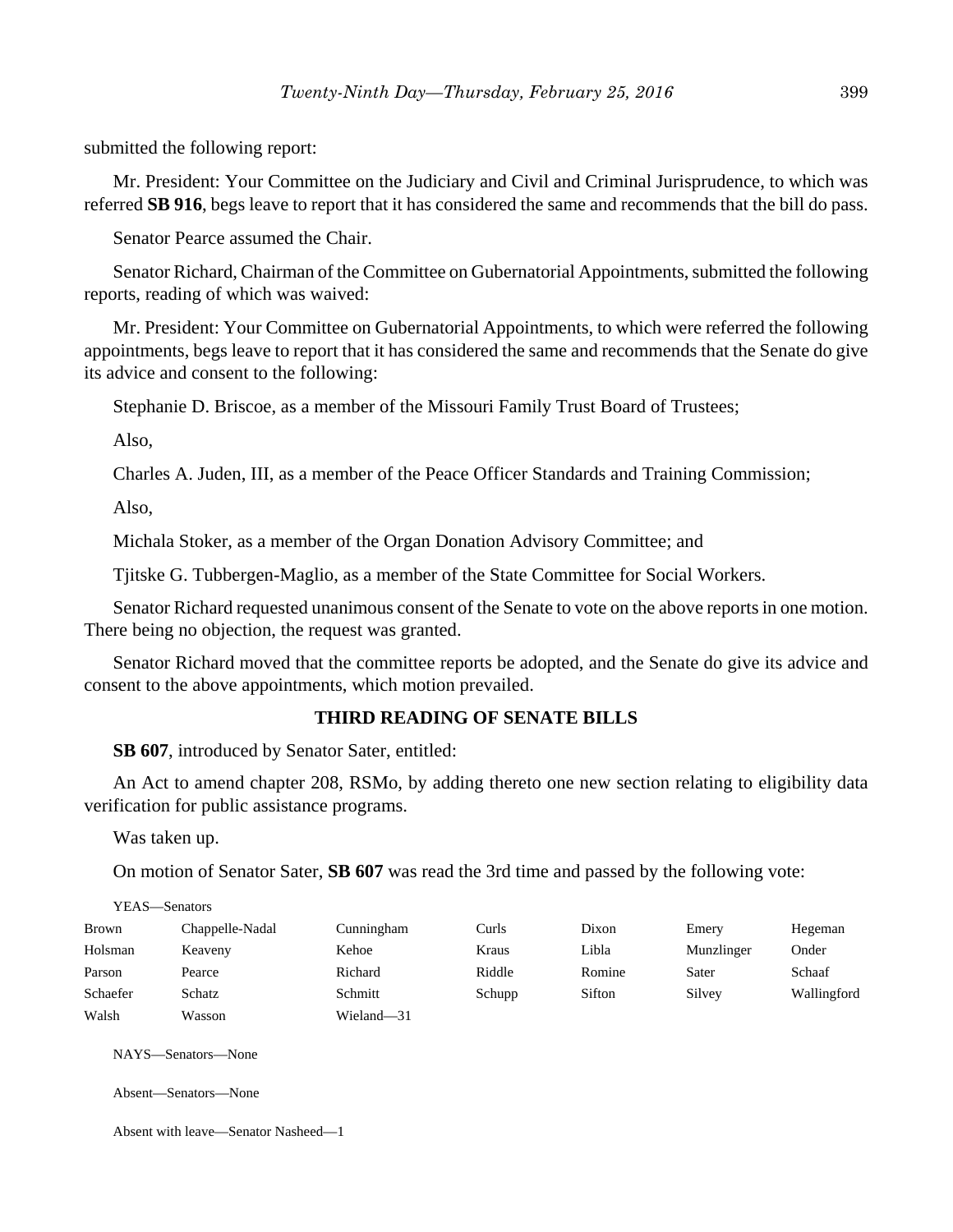Vacancies—2

The President declared the bill passed.

On motion of Senator Sater, title to the bill was agreed to.

Senator Sater moved that the vote by which the bill passed be reconsidered.

Senator Kehoe moved that motion lay on the table, which motion prevailed.

**SB 581**, introduced by Senator Schaaf, entitled:

An Act to amend chapters 191 and 376, RSMo, by adding thereto two new sections relating to health care price transparency.

Was taken up.

On motion of Senator Schaaf, **SB 581** was read the 3rd time and passed by the following vote:

| Brown    | Chappelle-Nadal | Cunningham | Curls  | Dixon  | Emery      | Hegeman     |
|----------|-----------------|------------|--------|--------|------------|-------------|
| Holsman  | Keaveny         | Kehoe      | Kraus  | Libla  | Munzlinger | Onder       |
| Parson   | Pearce          | Richard    | Riddle | Romine | Sater      | Schaaf      |
| Schaefer | Schatz          | Schmitt    | Schupp | Sifton | Silvey     | Wallingford |
| Walsh    | Wasson          | Wieland-31 |        |        |            |             |

NAYS—Senators—None

Absent—Senators—None

Absent with leave—Senator Nasheed—1

Vacancies—2

The President declared the bill passed.

On motion of Senator Schaaf, title to the bill was agreed to.

Senator Schaaf moved that the vote by which the bill passed be reconsidered.

Senator Kehoe moved that motion lay on the table, which motion prevailed.

**SS** for **SB 621**, introduced by Senator Romine, entitled:

# SENATE SUBSTITUTE FOR SENATE BILL NO. 621

An Act to repeal sections 208.670, 334.108, 335.175, and 376.1900, RSMo, and to enact in lieu thereof eleven new sections relating to telehealth, with an emergency clause for a certain section.

Was taken up.

YEAS—Senators

On motion of Senator Romine, **SS** for **SB 621** was read the 3rd time and passed by the following vote:

| YEAS—Senators |                 |            |       |       |       |         |
|---------------|-----------------|------------|-------|-------|-------|---------|
| Brown         | Chappelle-Nadal | Cunningham | Curls | Dixon | Emery | Hegeman |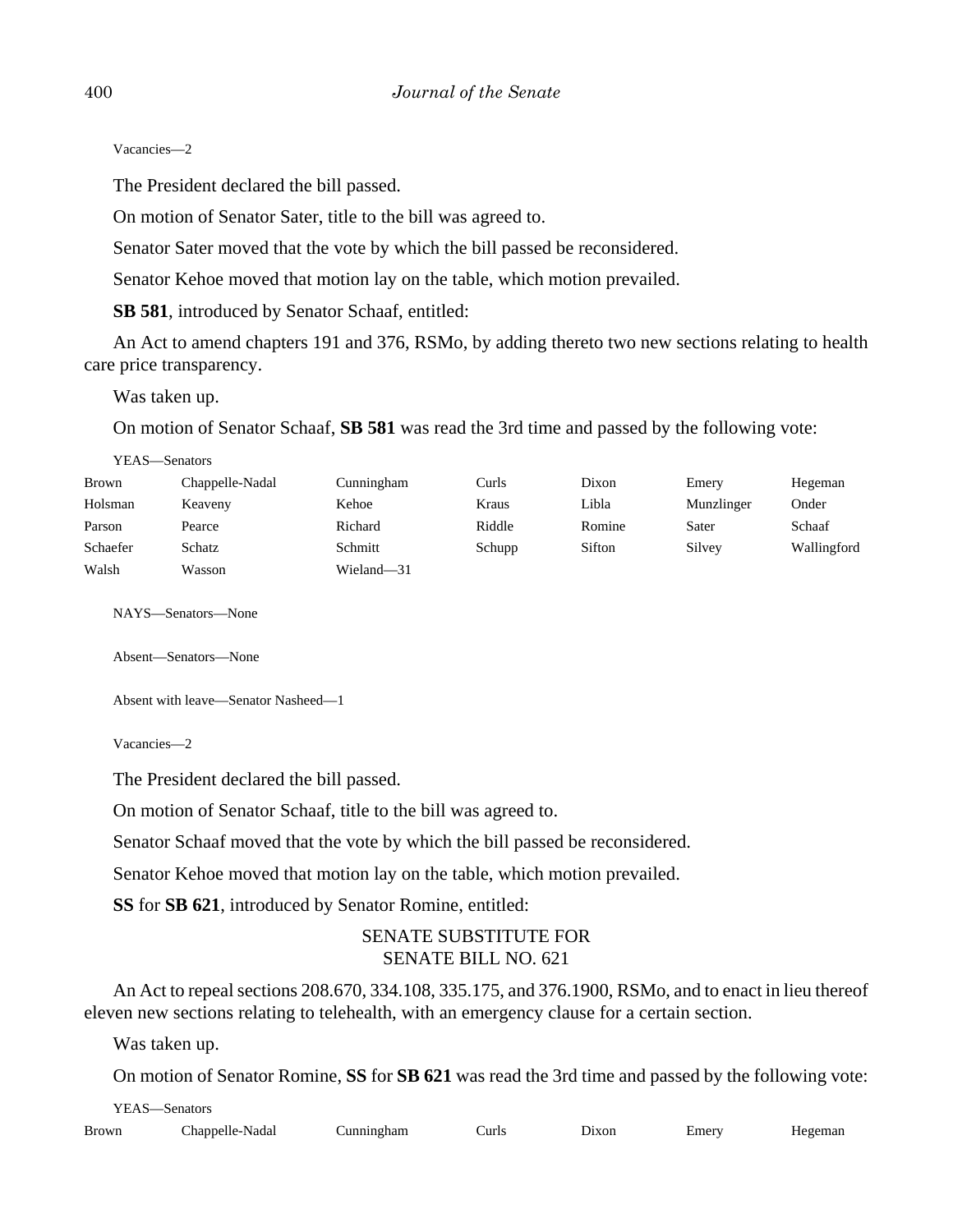| Holsman            | Keaveny                                                 | Kehoe      | Kraus  | Libla  | Munzlinger | Onder       |  |  |
|--------------------|---------------------------------------------------------|------------|--------|--------|------------|-------------|--|--|
| Parson             | Pearce                                                  | Richard    | Riddle | Romine | Sater      | Schaaf      |  |  |
| Schaefer           | Schatz                                                  | Schmitt    | Schupp | Sifton | Silvey     | Wallingford |  |  |
| Walsh              | Wasson                                                  | Wieland-31 |        |        |            |             |  |  |
| NAYS—Senators—None |                                                         |            |        |        |            |             |  |  |
|                    | Absent-Senators-None                                    |            |        |        |            |             |  |  |
|                    | Absent with leave-Senator Nasheed-1                     |            |        |        |            |             |  |  |
| Vacancies-2        |                                                         |            |        |        |            |             |  |  |
|                    | The President declared the bill passed.                 |            |        |        |            |             |  |  |
|                    | The emergency clause was adopted by the following vote: |            |        |        |            |             |  |  |
| YEAS-Senators      |                                                         |            |        |        |            |             |  |  |
| <b>Brown</b>       | Chappelle-Nadal                                         | Cunningham | Curls  | Dixon  | Emery      | Hegeman     |  |  |
| Holsman            | Keaveny                                                 | Kehoe      | Kraus  | Libla  | Munzlinger | Onder       |  |  |
| Parson             | Pearce                                                  | Richard    | Riddle | Romine | Sater      | Schaaf      |  |  |
| Schaefer           | Schatz                                                  | Schmitt    | Schupp | Sifton | Silvey     | Wallingford |  |  |
| Walsh              | Wasson                                                  | Wieland-31 |        |        |            |             |  |  |

NAYS—Senators—None

Absent—Senators—None

Absent with leave—Senator Nasheed—1

Vacancies—2

On motion of Senator Romine, title to the bill was agreed to.

Senator Romine moved that the vote by which the bill passed be reconsidered.

Senator Kehoe moved that motion lay on the table, which motion prevailed.

**SB 640**, introduced by Senator Schatz, entitled:

An Act to repeal section 301.067, RSMo, and to enact in lieu thereof one new section relating to permanent trailer plate registration.

Was taken up.

On motion of Senator Schatz, **SB 640** was read the 3rd time and passed by the following vote:

YEAS—Senators

| Brown    | Chappelle-Nadal | Cunningham | Curls  | Dixon  | Emery      | Hegeman     |
|----------|-----------------|------------|--------|--------|------------|-------------|
| Holsman  | Keaveny         | Kehoe      | Kraus  | Libla  | Munzlinger | Onder       |
| Parson   | Pearce          | Richard    | Riddle | Romine | Sater      | Schaaf      |
| Schaefer | Schatz          | Schmitt    | Schupp | Sifton | Silvey     | Wallingford |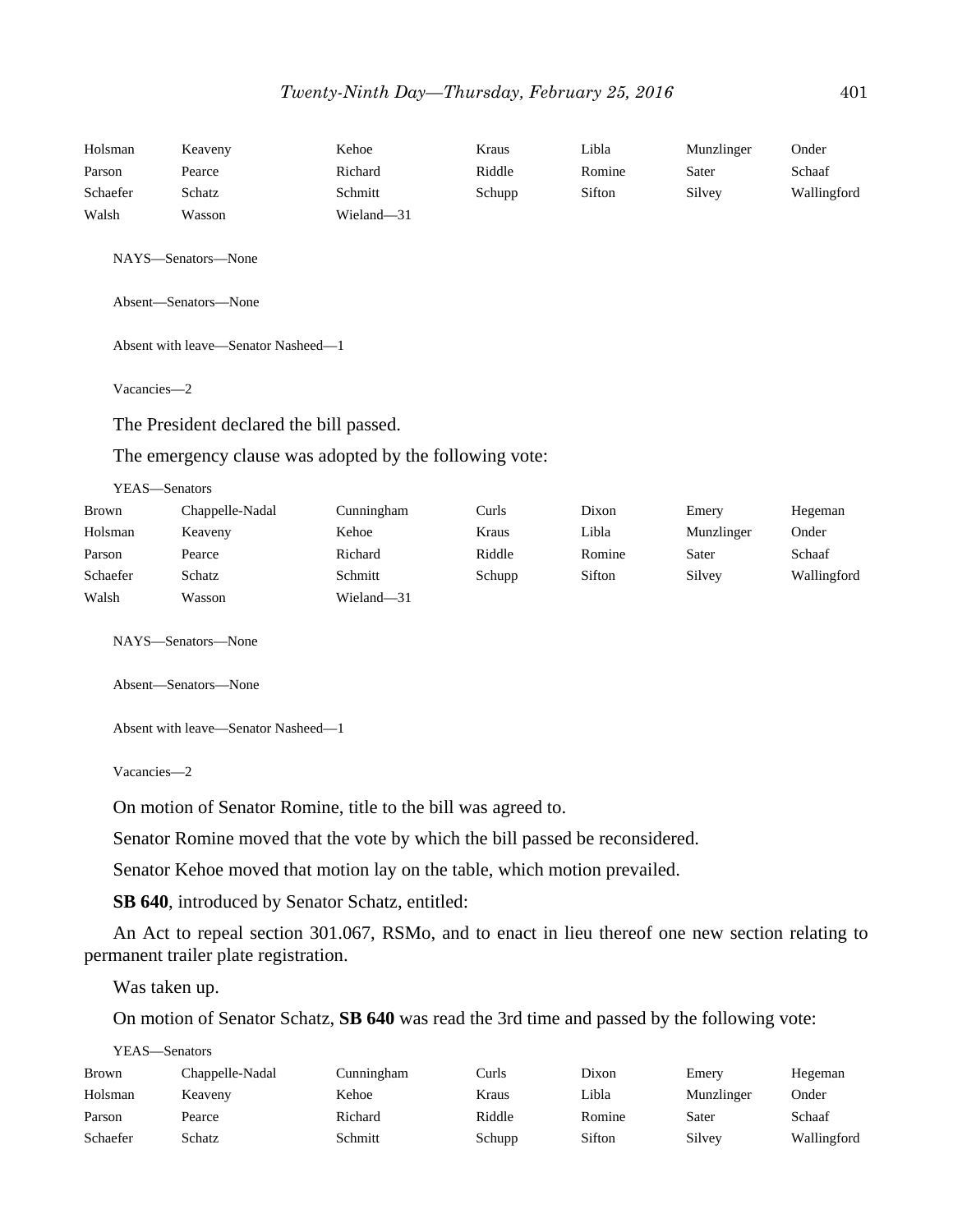| Walsh | Wasson | Wieland-31 |
|-------|--------|------------|
|       |        |            |

NAYS—Senators—None

Absent—Senators—None

Absent with leave—Senator Nasheed—1

Vacancies—2

The President declared the bill passed.

On motion of Senator Schatz, title to the bill was agreed to.

Senator Schatz moved that the vote by which the bill passed be reconsidered.

Senator Kehoe moved that motion lay on the table, which motion prevailed.

**SB 656**, introduced by Senator Munzlinger, entitled:

An Act to repeal sections 571.101 and 571.104, RSMo, and to enact in lieu thereof two new sections relating to concealed carry permits, with existing penalty provisions and an emergency clause for a certain section.

Was taken up.

On motion of Senator Munzlinger, **SB 656** was read the 3rd time and passed by the following vote:

|          | YEAS—Senators   |            |        |        |            |             |
|----------|-----------------|------------|--------|--------|------------|-------------|
| Brown    | Chappelle-Nadal | Cunningham | Curls  | Dixon  | Emery      | Hegeman     |
| Holsman  | Keaveny         | Kehoe      | Kraus  | Libla  | Munzlinger | Onder       |
| Parson   | Pearce          | Richard    | Riddle | Romine | Sater      | Schaaf      |
| Schaefer | Schatz          | Schmitt    | Schupp | Sifton | Silvey     | Wallingford |
| Walsh    | Wasson          | Wieland-31 |        |        |            |             |

NAYS—Senators—None

Absent—Senators—None

Absent with leave—Senator Nasheed—1

Vacancies—2

The President declared the bill passed.

#### The emergency clause was adopted by the following vote:

#### YEAS—Senators

| Brown    | Chappelle-Nadal | Cunningham | Curls  | Dixon  | Emery       | Hegeman |
|----------|-----------------|------------|--------|--------|-------------|---------|
| Holsman  | Keaveny         | Kehoe      | Kraus  | Libla  | Munzlinger  | Onder   |
| Parson   | Pearce          | Richard    | Riddle | Romine | Sater       | Schaaf  |
| Schaefer | Schatz          | Schmitt    | Sifton | Silvey | Wallingford | Walsh   |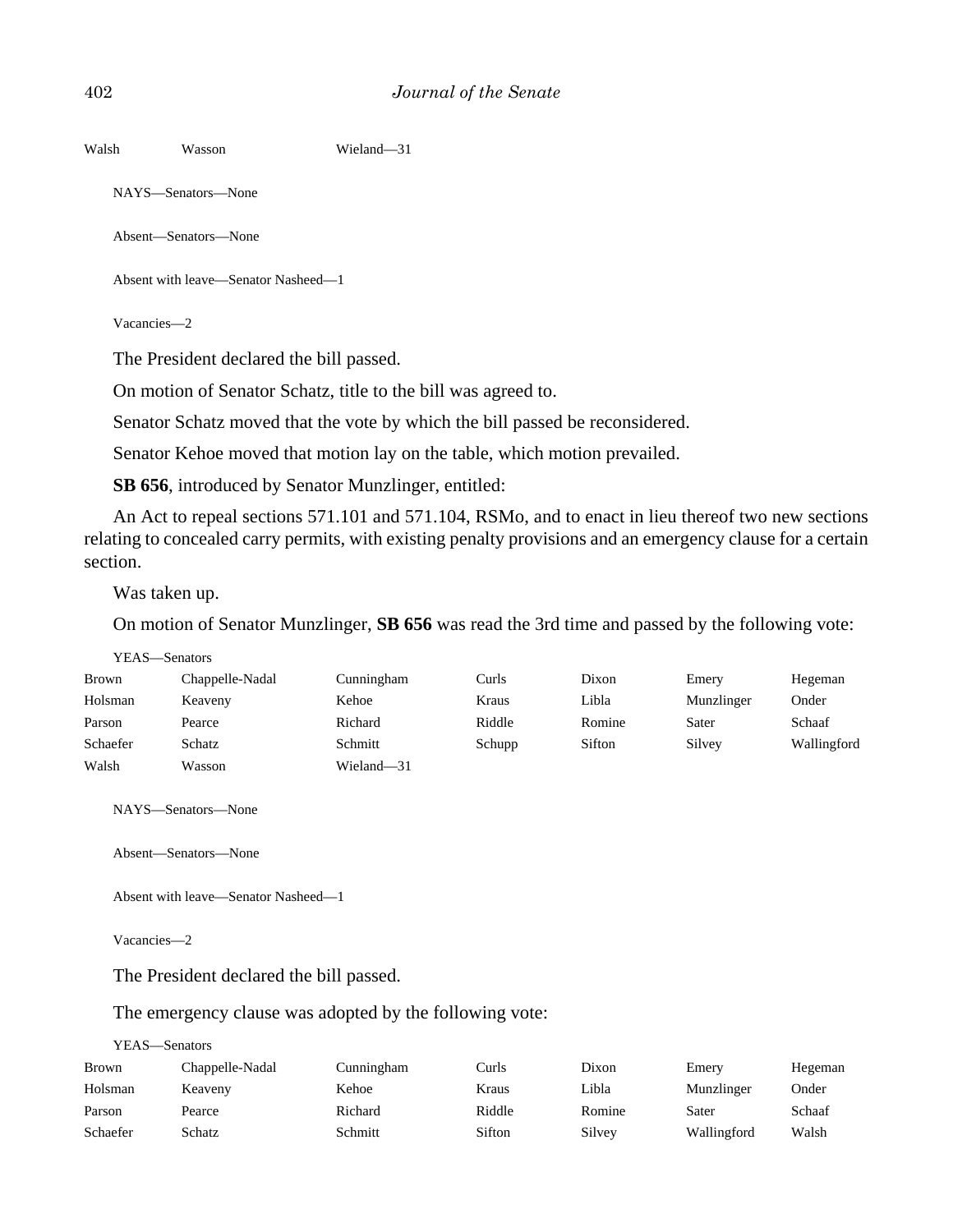Wasson Wieland—30

NAYS—Senator Schupp—1

Absent—Senators—None

Absent with leave—Senator Nasheed—1

Vacancies—2

On motion of Senator Munzlinger, title to the bill was agreed to.

Senator Munzlinger moved that the vote by which the bill passed be reconsidered.

Senator Kehoe moved that motion lay on the table, which motion prevailed.

**SB 573**, introduced by Senator Schmitt, entitled:

An Act to amend chapter 30, RSMo, by adding thereto one new section relating to investment policies of the state, with a referendum clause.

Was taken up.

On motion of Senator Schmitt, **SB 573** was read the 3rd time and passed by the following vote:

| Brown   | Chappelle-Nadal | Cunningham | Curls  | Dixon      | Emery       | Hegeman  |
|---------|-----------------|------------|--------|------------|-------------|----------|
| Holsman | Kehoe           | Kraus      | Libla  | Munzlinger | Onder       | Parson   |
| Pearce  | Richard         | Riddle     | Romine | Sater      | Schaaf      | Schaefer |
| Schatz  | Schmitt         | Schupp     | Sifton | Silvey     | Wallingford | Walsh    |
| Wasson  | Wieland-30      |            |        |            |             |          |

NAYS—Senator Keaveny—1

Absent—Senators—None

Absent with leave—Senator Nasheed—1

Vacancies—2

The President declared the bill passed.

On motion of Senator Schmitt, title to the bill was agreed to.

Senator Schmitt moved that the vote by which the bill passed be reconsidered.

Senator Kehoe moved that motion lay on the table, which motion prevailed.

**SS** for **SCS** for **SBs 865** and **866**, introduced by Senator Sater, entitled:

SENATE SUBSTITUTE FOR SENATE COMMITTEE SUBSTITUTE FOR SENATE BILLS NOS. 865 and 866

An Act to repeal sections 338.270, 338.347, and 354.535, RSMo, and to enact in lieu thereof seven new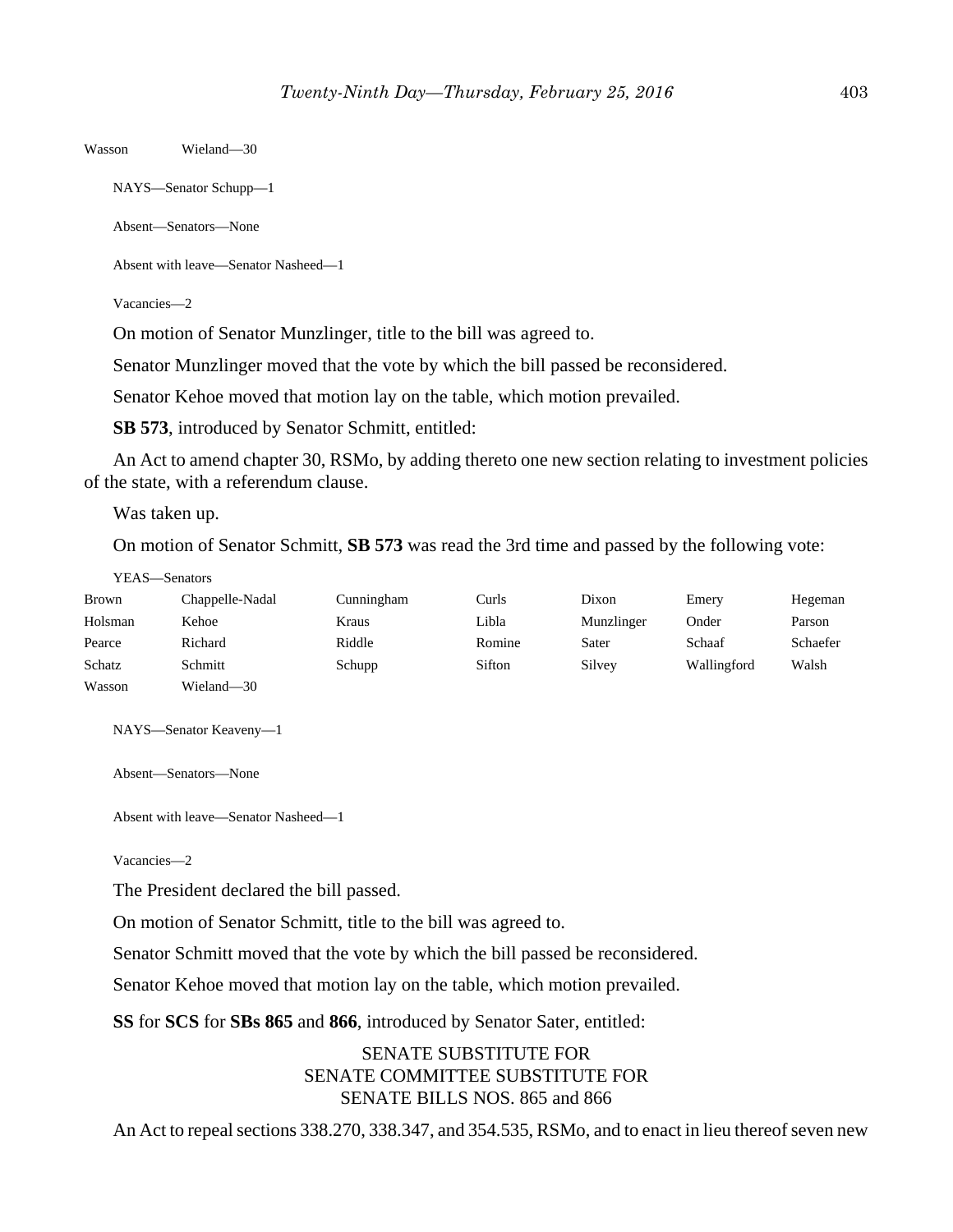sections relating to pharmacy.

Was taken up.

On motion of Senator Sater, **SS** for **SCS** for **SBs 865** and **866** was read the 3rd time and passed by the following vote:

| YEAS—Senators |                 |            |        |        |            |             |
|---------------|-----------------|------------|--------|--------|------------|-------------|
| Brown         | Chappelle-Nadal | Cunningham | Curls  | Dixon  | Emery      | Hegeman     |
| Holsman       | Keaveny         | Kehoe      | Kraus  | Libla  | Munzlinger | Onder       |
| Parson        | Pearce          | Richard    | Riddle | Romine | Sater      | Schaaf      |
| Schaefer      | Schatz          | Schmitt    | Schupp | Sifton | Silvey     | Wallingford |
| Walsh         | Wasson          | Wieland-31 |        |        |            |             |

NAYS—Senators—None

Absent—Senators—None

Absent with leave—Senator Nasheed—1

Vacancies—2

The President declared the bill passed.

On motion of Senator Sater, title to the bill was agreed to.

Senator Sater moved that the vote by which the bill passed be reconsidered.

Senator Kehoe moved that motion lay on the table, which motion prevailed.

**SCS** for **SB 823**, entitled:

# SENATE COMMITTEE SUBSTITUTE FOR SENATE BILL NO. 823

An Act to repeal section 144.030, RSMo, and to enact in lieu thereof one new section relating to sales tax on internet access.

Was taken up by Senator Kraus.

On motion of Senator Kraus, **SCS** for **SB 823** was read the 3rd time and passed by the following vote:

| YEAS—Senators |                 |            |        |        |            |             |  |
|---------------|-----------------|------------|--------|--------|------------|-------------|--|
| <b>Brown</b>  | Chappelle-Nadal | Cunningham | Curls  | Dixon  | Emery      | Hegeman     |  |
| Holsman       | Keaveny         | Kehoe      | Kraus  | Libla  | Munzlinger | Onder       |  |
| Parson        | Pearce          | Richard    | Riddle | Romine | Sater      | Schaaf      |  |
| Schaefer      | Schatz          | Schmitt    | Schupp | Sifton | Silvey     | Wallingford |  |
| Walsh         | Wasson          | Wieland-31 |        |        |            |             |  |

NAYS—Senators—None

Absent—Senators—None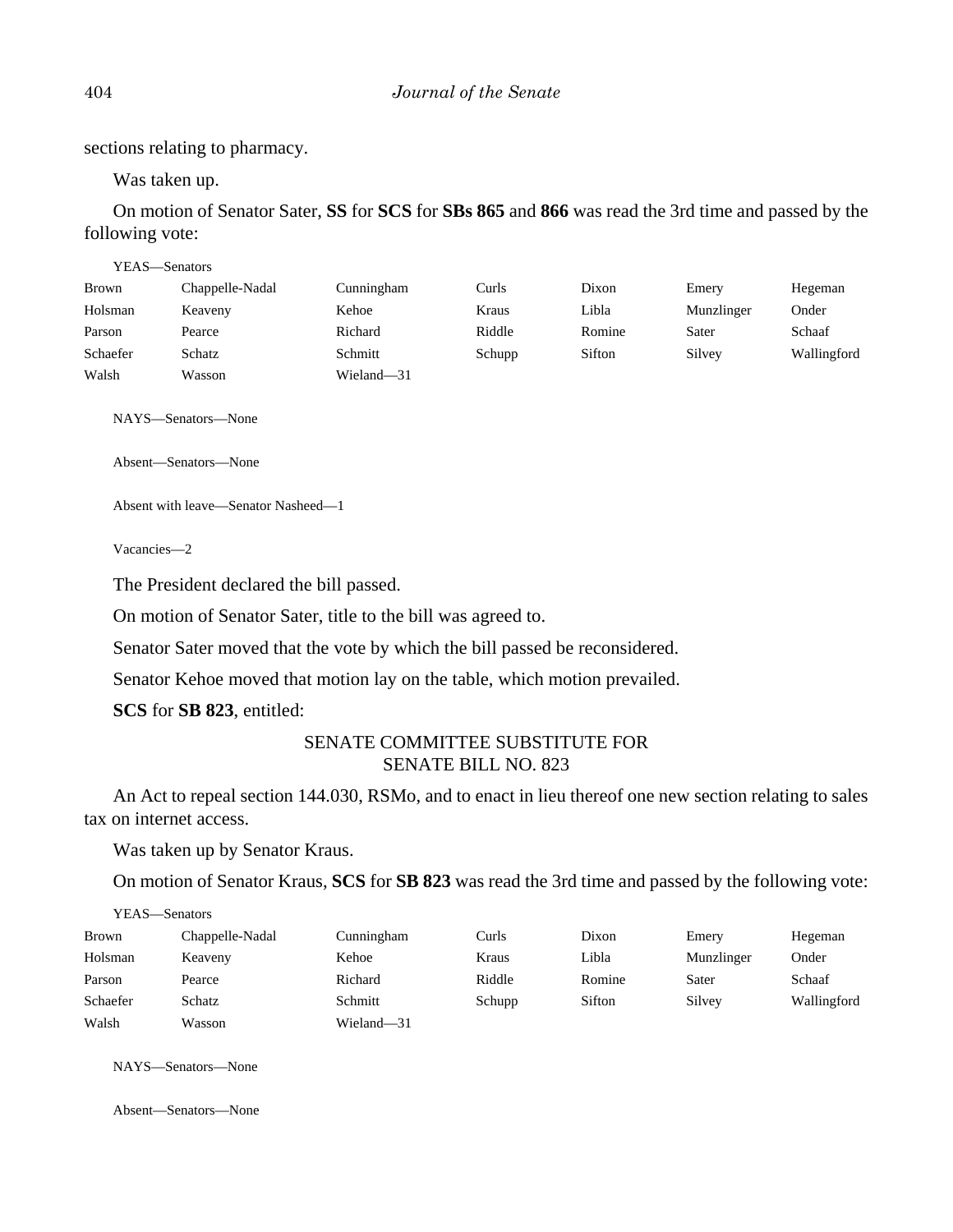Absent with leave—Senator Nasheed—1

Vacancies—2

The President declared the bill passed.

On motion of Senator Kraus, title to the bill was agreed to.

Senator Kraus moved that the vote by which the bill passed be reconsidered.

Senator Kehoe moved that motion lay on the table, which motion prevailed.

**SB 835**, introduced by Senator Wasson, entitled:

An Act to repeal section 335.203, RSMo, and to enact in lieu thereof one new section relating to the nursing education incentive program.

Was taken up.

On motion of Senator Wasson, **SB 835** was read the 3rd time and passed by the following vote:

| YEAS—Senators |                 |            |        |        |            |             |  |
|---------------|-----------------|------------|--------|--------|------------|-------------|--|
| Brown         | Chappelle-Nadal | Cunningham | Curls  | Dixon  | Emery      | Hegeman     |  |
| Holsman       | Keaveny         | Kehoe      | Kraus  | Libla  | Munzlinger | Onder       |  |
| Parson        | Pearce          | Richard    | Riddle | Romine | Sater      | Schaaf      |  |
| Schaefer      | Schatz          | Schmitt    | Schupp | Sifton | Silvey     | Wallingford |  |
| Walsh         | Wasson          | Wieland-31 |        |        |            |             |  |

NAYS—Senators—None

Absent—Senators—None

Absent with leave—Senator Nasheed—1

Vacancies—2

The President declared the bill passed.

On motion of Senator Wasson, title to the bill was agreed to.

Senator Wasson moved that the vote by which the bill passed be reconsidered.

Senator Kehoe moved that motion lay on the table, which motion prevailed.

**SB 665**, introduced by Senator Parson, entitled:

An Act to repeal section 261.235, RSMo, and to enact in lieu thereof one new section relating to the establishment of a fee structure for sellers electing to use the AgriMissouri trademark associated with Missouri agricultural products.

Was taken up.

On motion of Senator Parson, **SB 665** was read the 3rd time and passed by the following vote:

| YEAS-Senators |                 |            |       |       |       |         |
|---------------|-----------------|------------|-------|-------|-------|---------|
| <b>Brown</b>  | Chappelle-Nadal | Cunningham | Curls | Dixon | Emery | Hegeman |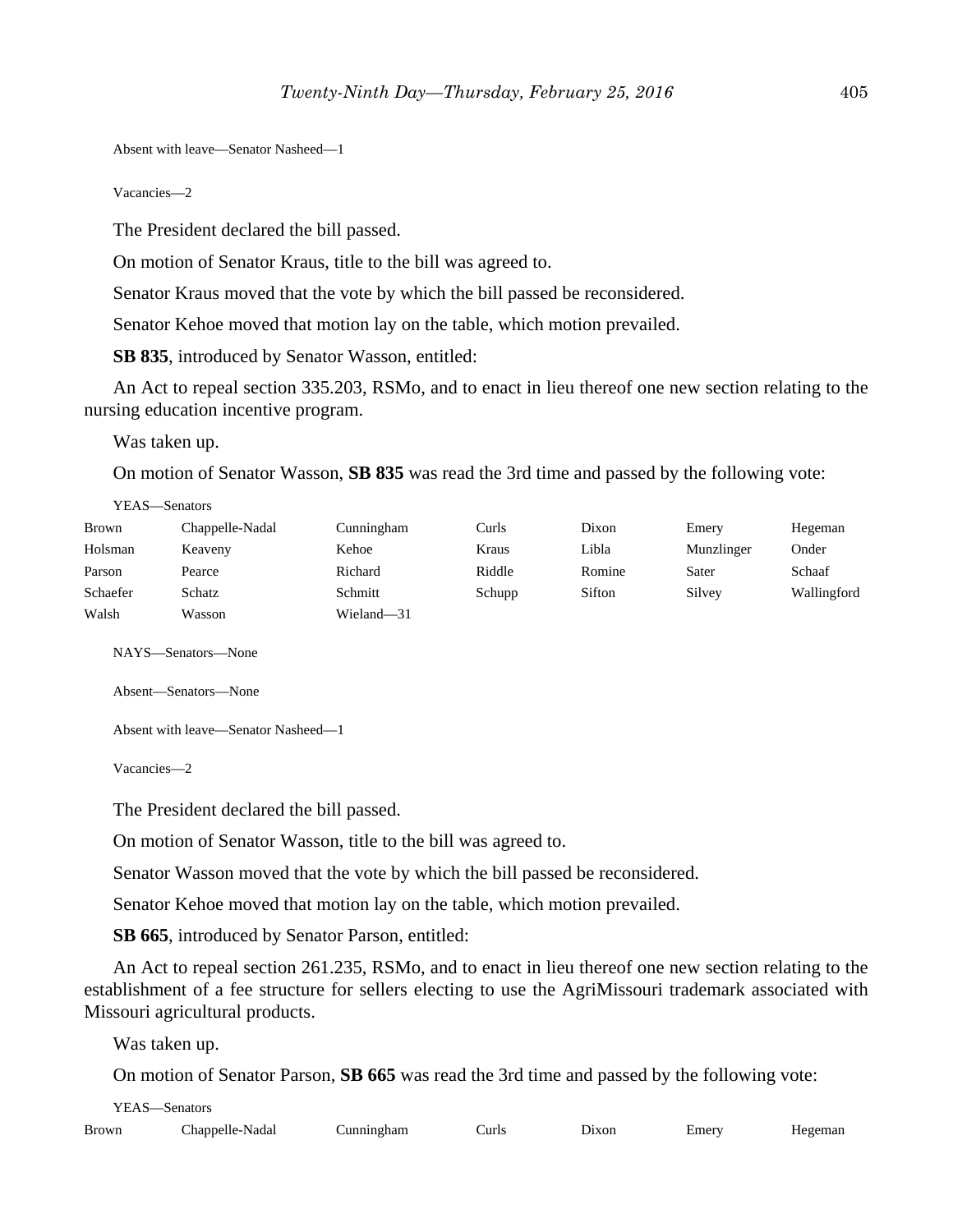## 406 *Journal of the Senate*

| Holsman  | Keaveny | Kehoe      | Kraus  | Libla  | Munzlinger | Onder       |
|----------|---------|------------|--------|--------|------------|-------------|
| Parson   | Pearce  | Richard    | Riddle | Romine | Sater      | Schaaf      |
| Schaefer | Schatz  | Schmitt    | Schupp | Sifton | Silvey     | Wallingford |
| Walsh    | Wasson  | Wieland-31 |        |        |            |             |

NAYS—Senators—None

Absent—Senators—None

Absent with leave—Senator Nasheed—1

Vacancies—2

The President declared the bill passed.

On motion of Senator Parson, title to the bill was agreed to.

Senator Parson moved that the vote by which the bill passed be reconsidered.

Senator Kehoe moved that motion lay on the table, which motion prevailed.

## **SENATE BILLS FOR PERFECTION**

Senator Onder moved that **SB 804**, with **SCS**, be taken up for perfection, which motion prevailed.

**SCS** for **SB 804**, entitled:

# SENATE COMMITTEE SUBSTITUTE FOR SENATE BILL NO. 804

An Act to repeal sections 566.210, 566.211, 566.212, and 566.213, RSMo, section 566.209 as enacted by senate bill no. 491, ninety-seventh general assembly, second regular session and section 566.209 as enacted by house bill no. 214, ninety-sixth general assembly, first regular session, and to enact in lieu thereof five new sections relating to sexual trafficking, with penalty provisions.

Was taken up.

Senator Onder moved that **SCS** for **SB 804** be adopted, which motion prevailed.

On motion of Senator Onder, **SCS** for **SB 804** was declared perfected and ordered printed.

President Pro Tem Richard assumed the Chair.

#### **REPORTS OF STANDING COMMITTEES**

Senator Pearce, Chairman of the Committee on Education, submitted the following reports:

Mr. President: Your Committee on Education, to which was referred **SB 855**, begs leave to report that it has considered the same and recommends that the Senate Committee Substitute, hereto attached, do pass.

Also,

Mr. President: Your Committee on Education, to which was referred **SB 997**, begs leave to report that it has considered the same and recommends that the bill do pass.

Also,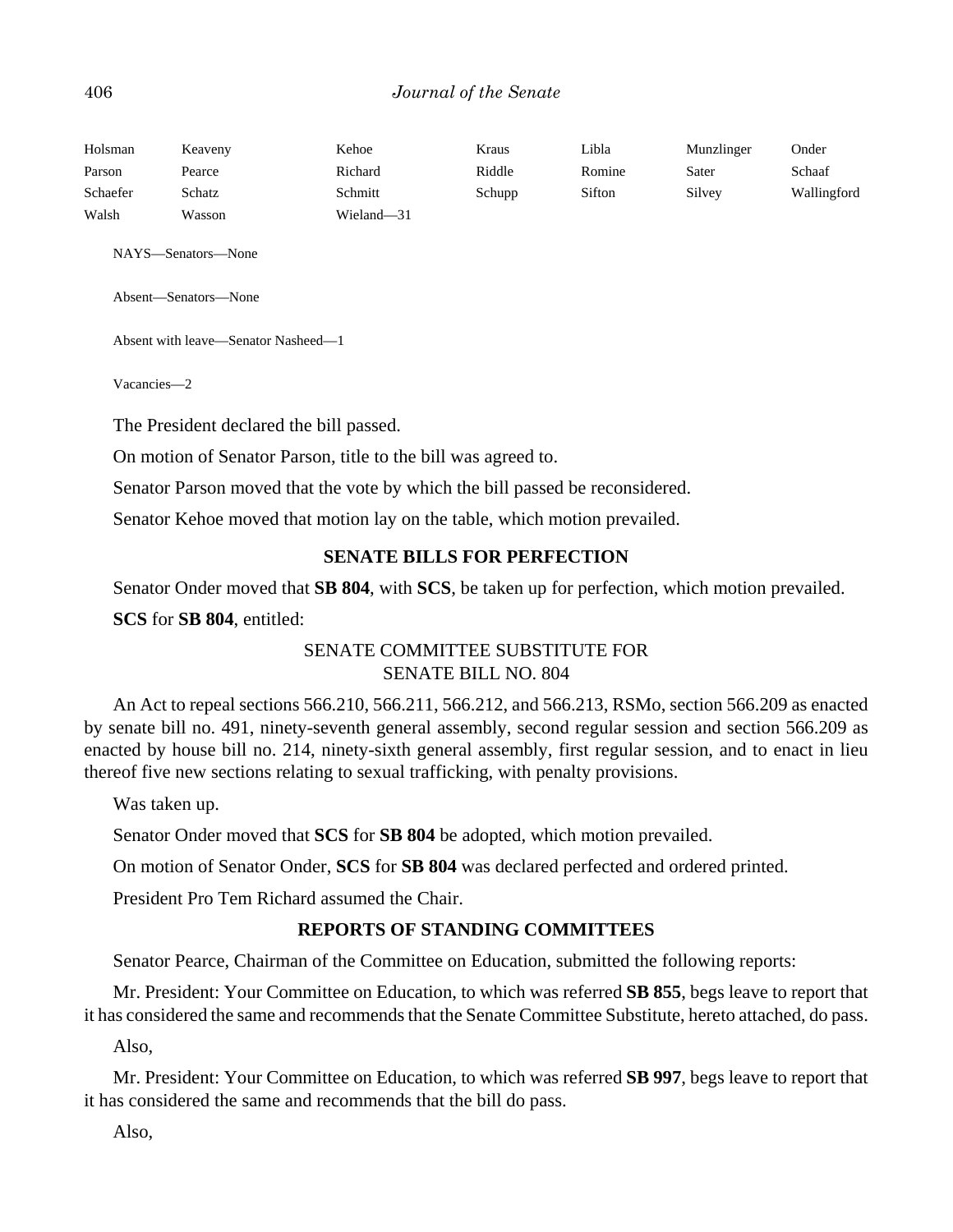Mr. President: Your Committee on Education, to which were referred **SB 586** and **SB 651**, begs leave to report that it has considered the same and recommends that the Senate Committee Substitute, hereto attached, do pass.

Senator Schmitt, Chairman of the Committee on Jobs, Economic Development and Local Government, submitted the following reports:

Mr. President: Your Committee on Jobs, Economic Development and Local Government, to which was referred **SB 800**, begs leave to report that it has considered the same and recommends that the Senate Committee Substitute, hereto attached, do pass.

#### Also,

Mr. President: Your Committee on Jobs, Economic Development and Local Government, to which was referred **SB 676**, begs leave to report that it has considered the same and recommends that the bill do pass.

Also,

Mr. President: Your Committee on Jobs, Economic Development and Local Government, to which was referred **SB 867**, begs leave to report that it has considered the same and recommends that the bill do pass.

#### Also,

Mr. President: Your Committee on Jobs, Economic Development and Local Government, to which was referred **SB 937**, begs leave to report that it has considered the same and recommends that the bill do pass.

Also,

Mr. President: Your Committee on Jobs, Economic Development and Local Government, to which was referred **SB 861**, begs leave to report that it has considered the same and recommends that the Senate Committee Substitute, hereto attached, do pass.

Senator Keaveny, Chairman of the Committee on Progress and Development, submitted the following report:

Mr. President: Your Committee on Progress and Development, to which was referred **SB 785**, begs leave to report that it has considered the same and recommends that the Senate Committee Substitute, hereto attached, do pass.

Senator Schaaf, Chairman of the Committee on General Laws and Pensions, submitted the following reports:

Mr. President: Your Committee on General Laws and Pensions, to which was referred **SB 980**, begs leave to report that it has considered the same and recommends that the Senate Committee Substitute, hereto attached, do pass.

## Also,

Mr. President: Your Committee on General Laws and Pensions, to which was referred **SB 680**, begs leave to report that it has considered the same and recommends that the bill do pass.

Senator Munzlinger, Chairman of the Committee on Agriculture, Food Production and Outdoor Resources, submitted the following reports:

Mr. President: Your Committee on Agriculture, Food Production and Outdoor Resources, to which was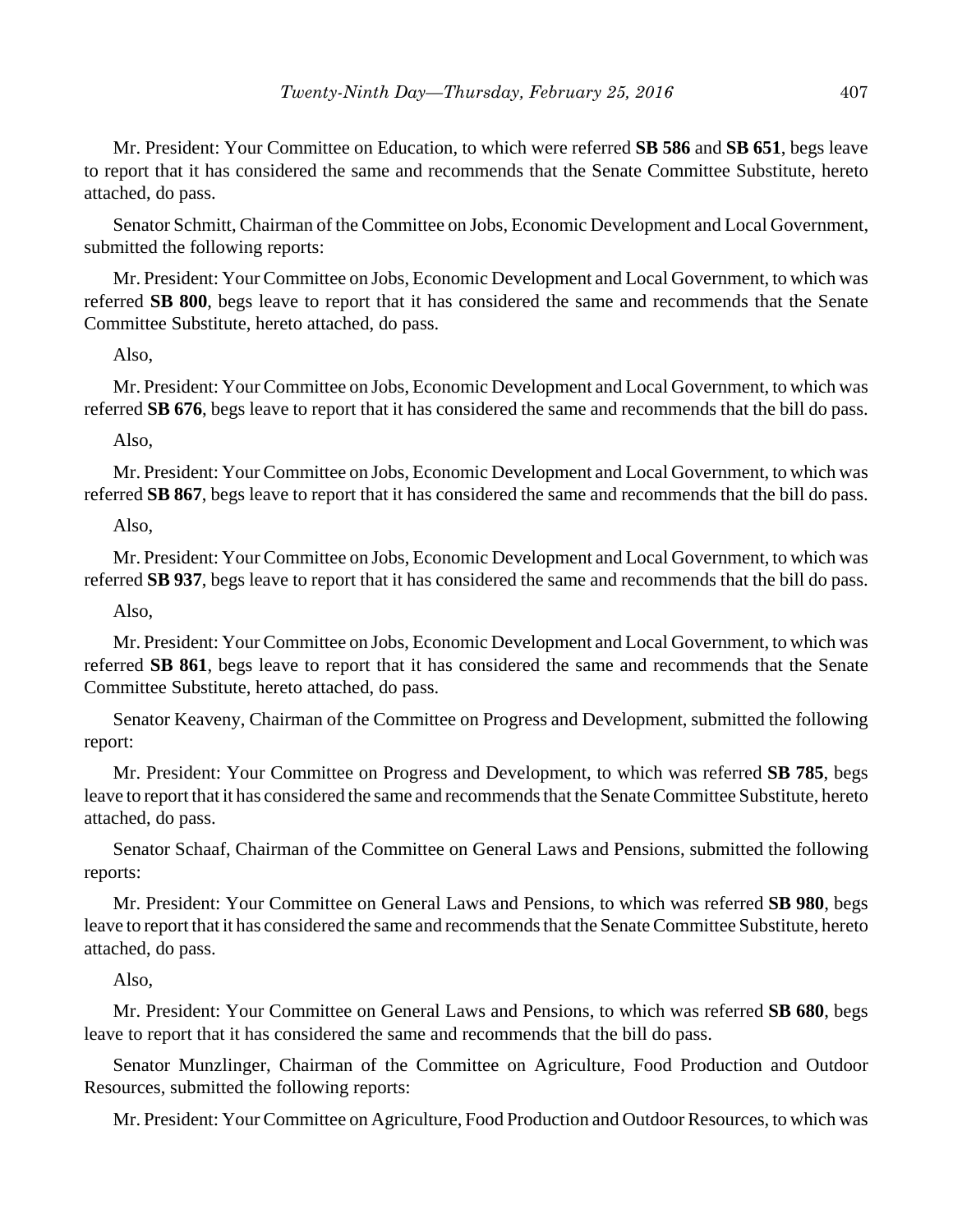referred **SB 844**, begs leave to report that it has considered the same and recommends that the bill do pass.

Also,

Mr. President: Your Committee on Agriculture, Food Production and Outdoor Resources, to which was referred **SB 994**, begs leave to report that it has considered the same and recommends that the bill do pass and be placed on the Consent Calendar.

Senator Wasson, Chairman of the Committee on Financial and Governmental Organizations and Elections, submitted the following reports:

Mr. President: Your Committee on Financial and Governmental Organizations and Elections, to which was referred **SB 836**, begs leave to report that it has considered the same and recommends that the Senate Committee Substitute, hereto attached, do pass and be placed on the Consent Calendar.

Also,

Mr. President: Your Committee on Financial and Governmental Organizations and Elections, to which was referred **SB 772**, begs leave to report that it has considered the same and recommends that the Senate Committee Substitute, hereto attached, do pass.

Also,

Mr. President: Your Committee on Financial and Governmental Organizations and Elections, to which was referred **SB 698**, begs leave to report that it has considered the same and recommends that the Senate Committee Substitute, hereto attached, do pass.

Also,

Mr. President: Your Committee on Financial and Governmental Organizations and Elections, to which was referred **SB 786**, begs leave to report that it has considered the same and recommends that the bill do pass.

Also,

Mr. President: Your Committee on Financial and Governmental Organizations and Elections, to which was referred **SB 624**, begs leave to report that it has considered the same and recommends that the bill do pass.

Senator Dixon, Chairman of the Committee on the Judiciary and Civil and Criminal Jurisprudence, submitted the following reports:

Mr. President: Your Committee on the Judiciary and Civil and Criminal Jurisprudence, to which was referred **SB 590**, begs leave to report that it has considered the same and recommends that the Senate Committee Substitute, hereto attached, do pass.

Also,

Mr. President: Your Committee on the Judiciary and Civil and Criminal Jurisprudence, to which were referred **SB 661**, **SB 726** and **SB 741**, begs leave to report that it has considered the same and recommends that the Senate Committee Substitute, hereto attached, do pass.

Also,

Mr. President: Your Committee on the Judiciary and Civil and Criminal Jurisprudence, to which were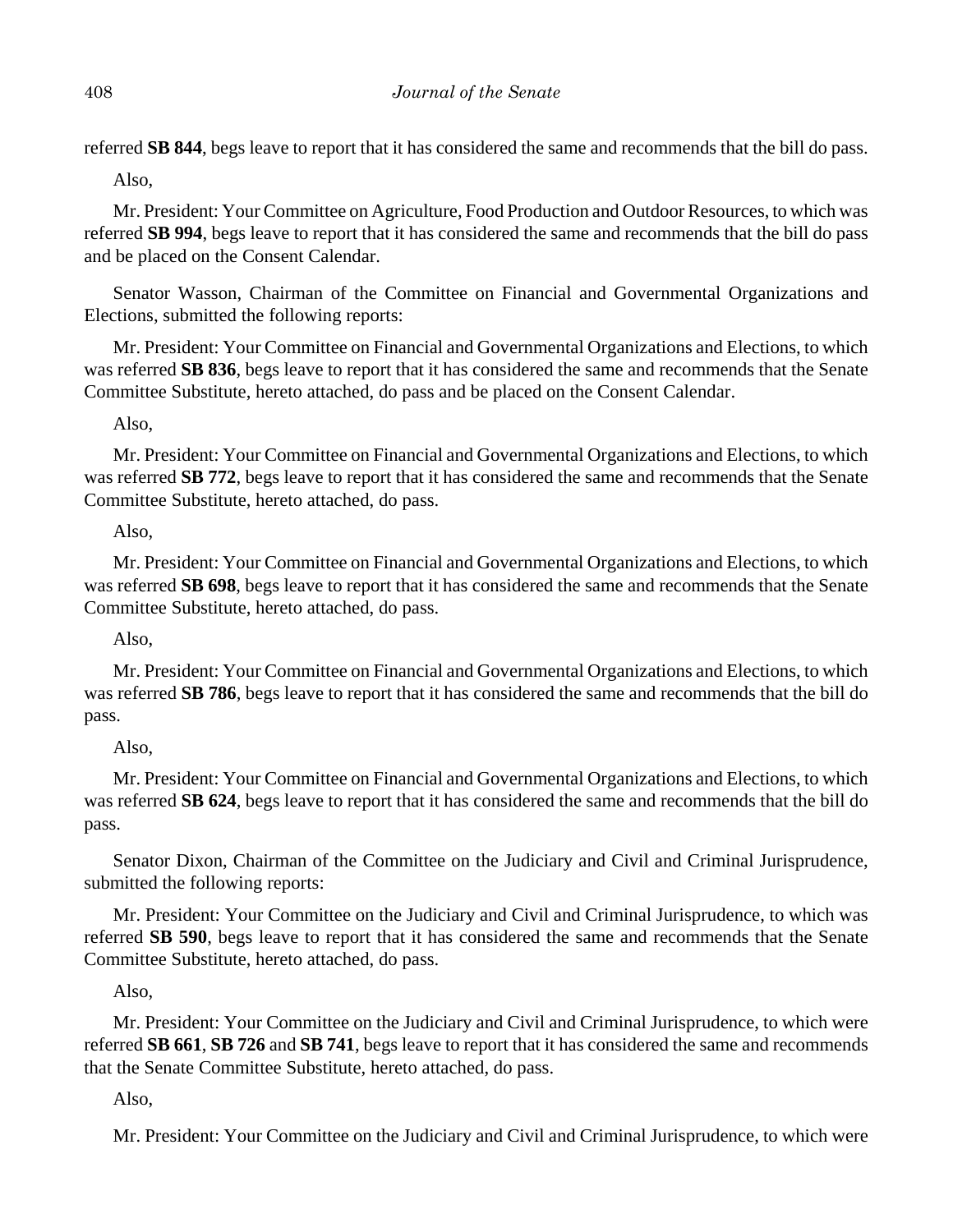referred **SB 588**, **SB 603** and **SB 942**, begs leave to report that it has considered the same and recommends that the Senate Committee Substitute, hereto attached, do pass.

Also,

Mr. President: Your Committee on the Judiciary and Civil and Criminal Jurisprudence, to which was referred **SB 735**, begs leave to report that it has considered the same and recommends that the bill do pass and be placed on the Consent Calendar.

Also,

Mr. President: Your Committee on the Judiciary and Civil and Criminal Jurisprudence, to which was referred **SB 618**, begs leave to report that it has considered the same and recommends that the Senate Committee Substitute, hereto attached, do pass.

Also,

Mr. President: Your Committee on the Judiciary and Civil and Criminal Jurisprudence, to which was referred **SB 681**, begs leave to report that it has considered the same and recommends that the bill do pass.

Senator Parson, Chairman of the Committee on Small Business, Insurance and Industry, submitted the following report:

Mr. President: Your Committee on Small Business, Insurance and Industry, to which was referred **SB 702**, begs leave to report that it has considered the same and recommends that the bill do pass.

Senator Kraus, Chairman of the Committee on Ways and Means, submitted the following reports:

Mr. President: Your Committee on Ways and Means, to which was referred **SB 1025**, begs leave to report that it has considered the same and recommends that the bill do pass.

Also,

Mr. President: Your Committee on Ways and Means, to which was referred **SB 856**, begs leave to report that it has considered the same and recommends that the Senate Committee Substitute, hereto attached, do pass.

## Also,

Mr. President: Your Committee on Ways and Means, to which was referred **SB 950**, begs leave to report that it has considered the same and recommends that the Senate Committee Substitute, hereto attached, do pass and be placed on the Consent Calendar.

Also,

Mr. President: Your Committee on Ways and Means, to which was referred **SB 897**, begs leave to report that it has considered the same and recommends that the bill do pass and be placed on the Consent Calendar.

Senator Brown, Chairman of the Committee on Veterans' Affairs and Health, submitted the following reports:

Mr. President: Your Committee on Veterans' Affairs and Health, to which was referred **SB 988**, begs leave to report that it has considered the same and recommends that the bill do pass.

Also,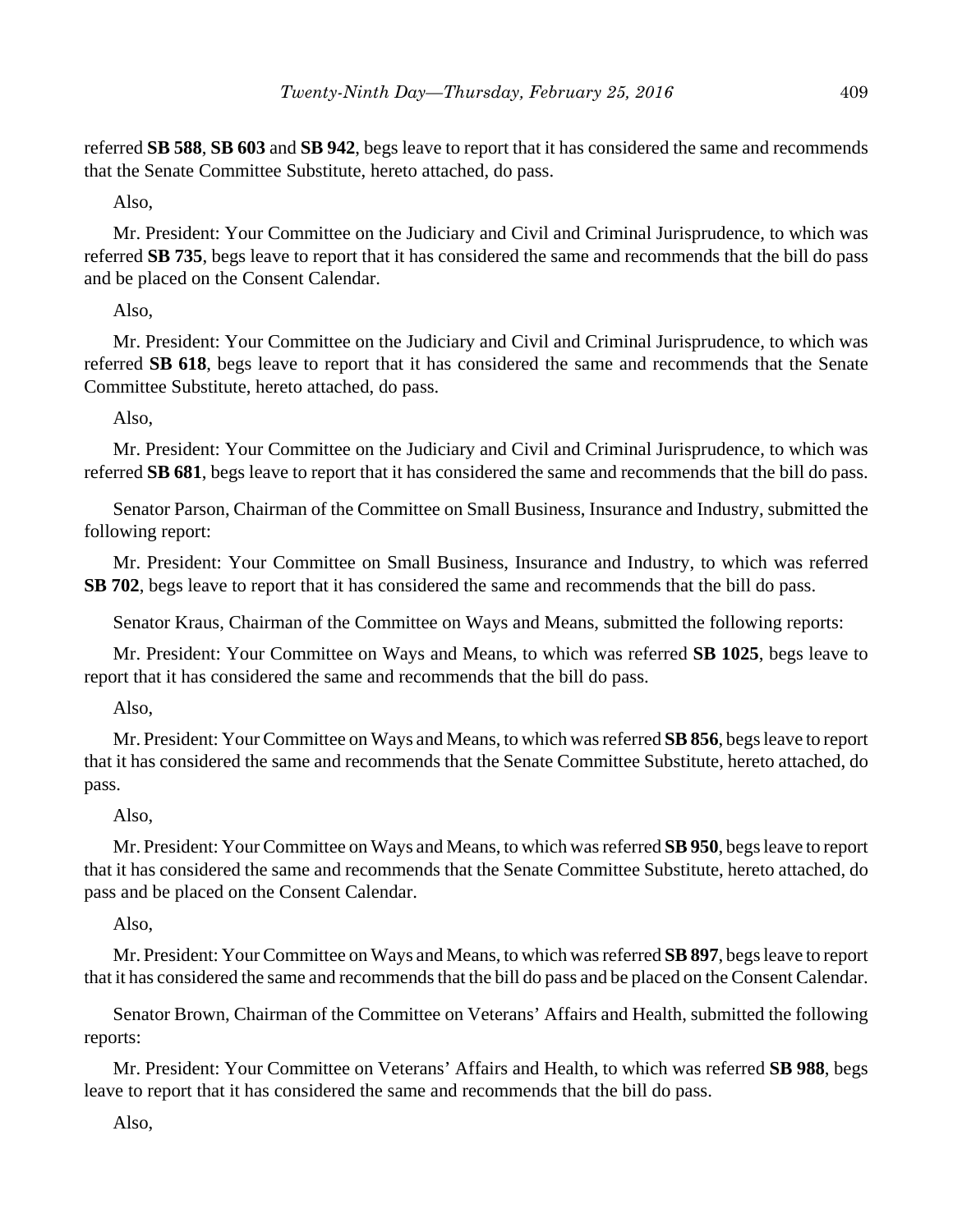Mr. President: Your Committee on Veterans' Affairs and Health, to which was referred **SB 973**, begs leave to report that it has considered the same and recommends that the Senate Committee Substitute, hereto attached, do pass.

Senator Sater, Chairman of the Committee on Seniors, Families and Children, submitted the following reports:

Mr. President: Your Committee on Seniors, Families and Children, to which was referred **SB 888**, begs leave to report that it has considered the same and recommends that the bill do pass and be placed on the Consent Calendar.

## Also,

Mr. President: Your Committee on Seniors, Families and Children, to which was referred **SB 921**, begs leave to report that it has considered the same and recommends that the Senate Committee Substitute, hereto attached, do pass.

Also,

Mr. President: Your Committee on Seniors, Families and Children, to which were referred **SB 905** and **SB 992**, begs leave to report that it has considered the same and recommends that the Senate Committee Substitute, hereto attached, do pass and be placed on the Consent Calendar.

Also,

Mr. President: Your Committee on Seniors, Families and Children, to which was referred **SB 801**, begs leave to report that it has considered the same and recommends that the Senate Committee Substitute, hereto attached, do pass.

Also,

Mr. President: Your Committee on Seniors, Families and Children, to which was referred **SB 964**, begs leave to report that it has considered the same and recommends that the Senate Committee Substitute, hereto attached, do pass.

Senator Cunningham, Chairman of the Committee on Governmental Accountability and Fiscal Oversight, submitted the following reports:

Mr. President: Your Committee on Governmental Accountability and Fiscal Oversight, to which was referred **SB 986**, begs leave to report that it has considered the same and recommends that the Senate Committee Substitute, hereto attached, do pass.

Also,

Mr. President: Your Committee on Governmental Accountability and Fiscal Oversight, to which was referred **SB 1002**, begs leave to report that it has considered the same and recommends that the bill do pass.

Also,

Mr. President: Your Committee on Governmental Accountability and Fiscal Oversight, to which was referred **SB 898**, begs leave to report that it has considered the same and recommends that the bill do pass.

Senator Silvey, Chairman of the Committee on Commerce, Consumer Protection, Energy and the Environment, submitted the following reports: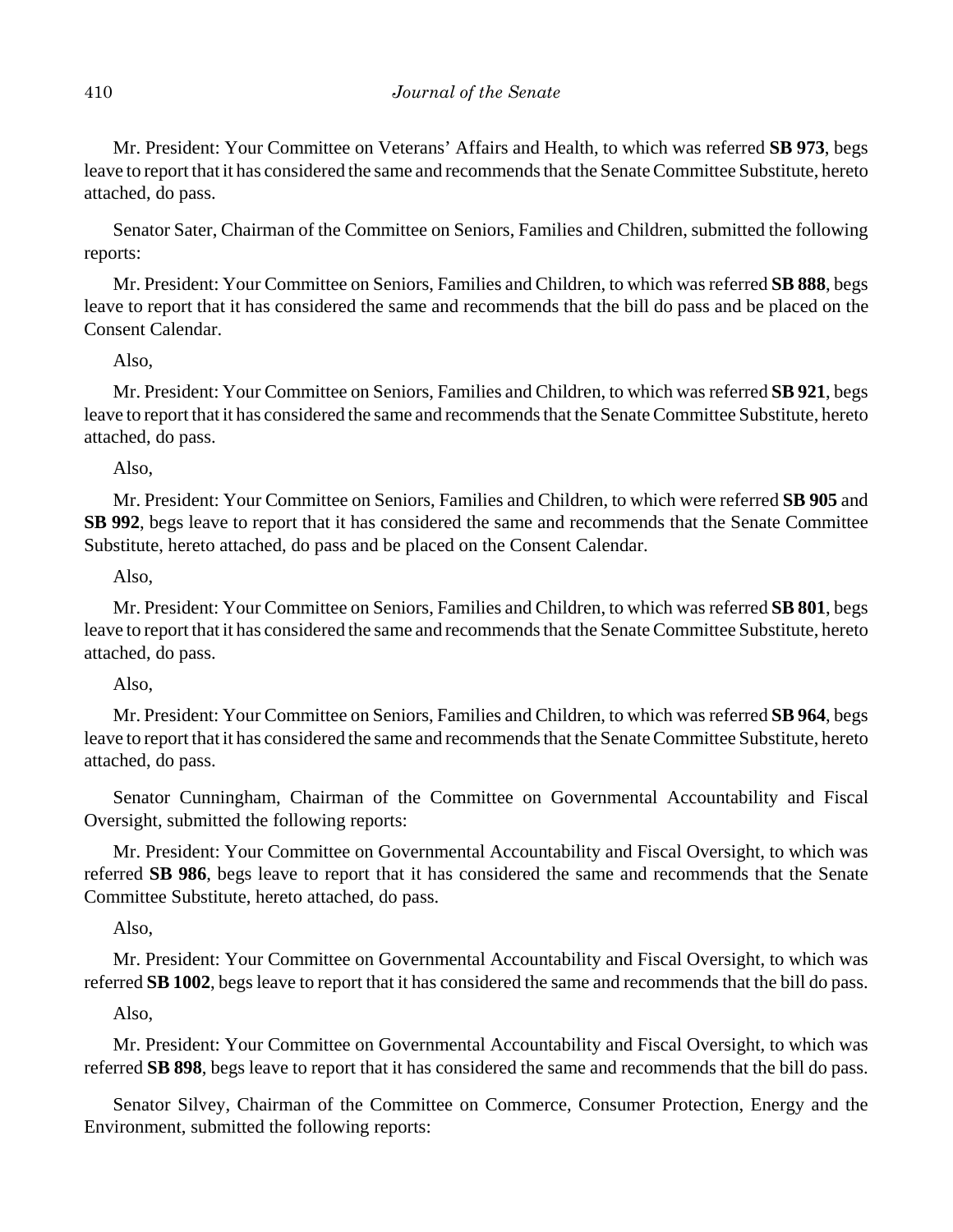Mr. President: Your Committee on Commerce, Consumer Protection, Energy and the Environment, to which were referred **SB 789** and **SB 595**, begs leave to report that it has considered the same and recommends that the Senate Committee Substitute, hereto attached, do pass.

Also,

Mr. President: Your Committee on Commerce, Consumer Protection, Energy and the Environment, to which was referred **SB 781**, begs leave to report that it has considered the same and recommends that the Senate Committee Substitute, hereto attached, do pass and be placed on the Consent Calendar.

Senator Libla, Chairman of the Committee on Transportation, Infrastructure and Public Safety, submitted the following reports:

Mr. President: Your Committee on Transportation, Infrastructure and Public Safety, to which was referred **SB 1009**, begs leave to report that it has considered the same and recommends that the Senate Committee Substitute, hereto attached, do pass and be placed on the Consent Calendar.

Also,

Mr. President: Your Committee on Transportation, Infrastructure and Public Safety, to which was referred **SB 909**, begs leave to report that it has considered the same and recommends that the bill do pass and be placed on the Consent Calendar.

Also,

Mr. President: Your Committee on Transportation, Infrastructure and Public Safety, to which was referred **SB 899**, begs leave to report that it has considered the same and recommends that the bill do pass and be placed on the Consent Calendar.

Also,

Mr. President: Your Committee on Transportation, Infrastructure and Public Safety, to which was referred **SB 852**, begs leave to report that it has considered the same and recommends that the bill do pass and be placed on the Consent Calendar.

#### Also,

Mr. President: Your Committee on Transportation, Infrastructure and Public Safety, to which was referred **SB 625**, begs leave to report that it has considered the same and recommends that the bill do pass and be placed on the Consent Calendar.

Also,

Mr. President: Your Committee on Transportation, Infrastructure and Public Safety, to which was referred **SB 659**, begs leave to report that it has considered the same and recommends that the bill do pass.

#### **INTRODUCTION OF BILLS**

The following Bill was read the 1st time and ordered printed:

**SB 1095**–By Wallingford.

An Act to amend chapter 192, RSMo, by adding thereto one new section relating to the senior services growth and development program.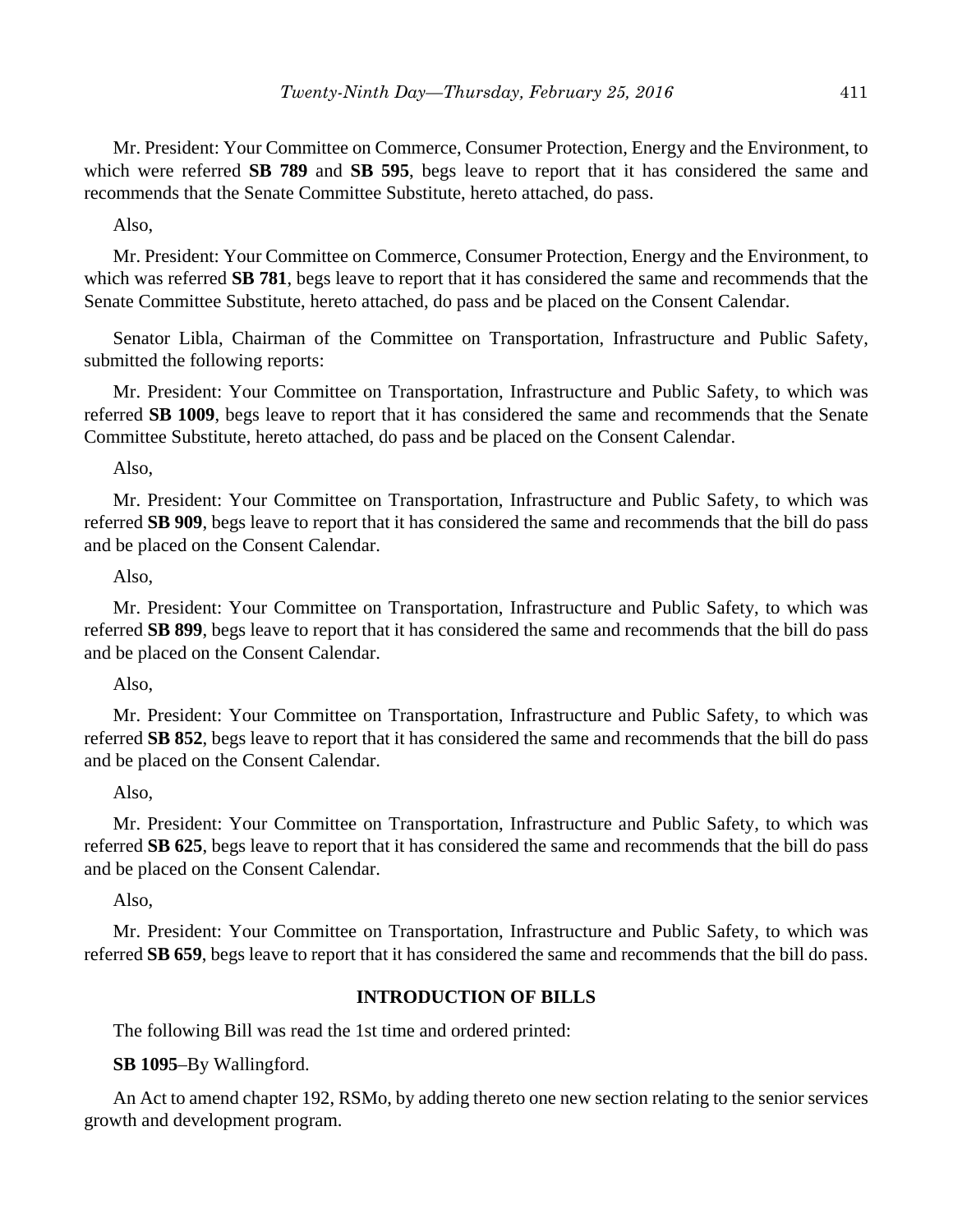# **MESSAGES FROM THE HOUSE**

The following messages were received from the House of Representatives through its Chief Clerk:

Mr. President: I am instructed by the House of Representatives to inform the Senate that the House refuses to concur in **SS** for **SCS** for **HB 1979**, as amended, and request the Senate to recede from its position and failing to do so grant the House a conference thereon.

Also,

Mr. President: I am instructed by the House of Representatives to inform the Senate that the House refuses to concur in **SS** for **SCS** for **HB 1983**, as amended, and request the Senate to recede from its position and failing to do so grant the House a conference thereon.

Also,

Mr. President: I am instructed by the House of Representatives to inform the Senate that the House has taken up and passed **HB 1565**, entitled:

An Act to repeal section 208.010, RSMo, and to enact in lieu thereof one new section relating to public assistance.

In which the concurrence of the Senate is respectfully requested.

Read 1st time.

Also,

Mr. President: I am instructed by the House of Representatives to inform the Senate that the House has taken up and passed **HCS** for **HB 1433**, entitled:

An Act to repeal sections 475.024 and 475.125, RSMo, and to enact in lieu thereof five new sections relating to guardianships.

In which the concurrence of the Senate is respectfully requested.

Read 1st time.

Also,

Mr. President: I am instructed by the House of Representatives to inform the Senate that the House has taken up and passed **HCS** for **HB 2155**, entitled:

An Act to amend chapter 173, RSMo, by adding thereto one new section relating to residency at public institutions of higher education.

In which the concurrence of the Senate is respectfully requested.

Read 1st time.

Also,

Mr. President: I am instructed by the House of Representatives to inform the Senate that the House has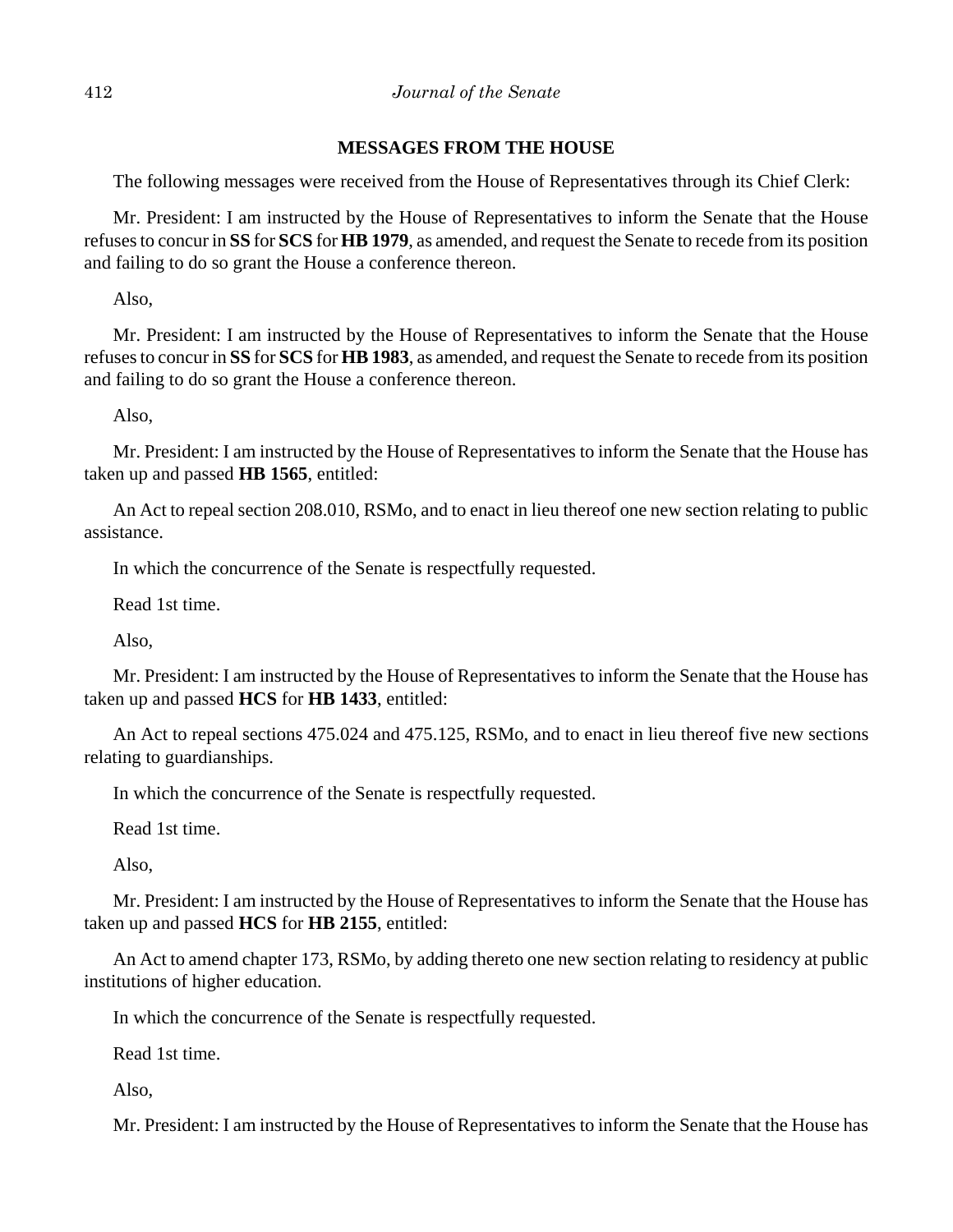taken up and passed **HCS** for **HB 1387**, entitled:

An Act to repeal section 191.332, RSMo, and to enact in lieu thereof two new sections relating to public health, with an emergency clause.

Emergency clause adopted.

In which the concurrence of the Senate is respectfully requested.

Read 1st time.

Also,

Mr. President: I am instructed by the House of Representatives to inform the Senate that the House has taken up and passed **HCS** for **HB 1612**, entitled:

An Act to amend chapter 170, RSMo, by adding thereto one new section relating to the establishment of a career and technical education diploma.

In which the concurrence of the Senate is respectfully requested.

Read 1st time.

Also,

Mr. President: I am instructed by the House of Representatives to inform the Senate that the House has taken up and passed **HCS** for **HB 1817**, entitled:

An Act to repeal section 50.622, RSMo, and to enact in lieu thereof one new section relating to the authority for counties to decrease their budgets, with an emergency clause.

Emergency clause adopted.

In which the concurrence of the Senate is respectfully requested.

Read 1st time.

#### **INTRODUCTIONS OF GUESTS**

Senator Kehoe introduced to the Senate, the Physician of the Day, Reese E. Thompson, M.D., Jefferson City.

Senator Emery introduced to the Senate, Karin Riepe, Pleasant Hill; and Amy Koelliker, Platte County.

Senator Schmitt introduced to the Senate, students from North Glendale Elementary; and Zion Roberts, Jasmine Gura and Jane Schmidt were made honorary pages.

Senator Kehoe introduced to the Senate, Superintendent Perry Gorrell; Jerry Hobbs; teachers Cynthia Wieberg and Rachel Ratcliff; and parents and students from Cole R-I, Russellville.

Senator Wallingford introduced to the Senate, Sidney and Laura Naramore, Chaffee; and Jeff Buchheit, Buchheit Trucking.

On motion of Senator Kehoe, the Senate adjourned until 4:00 p.m., Monday, February 29, 2016.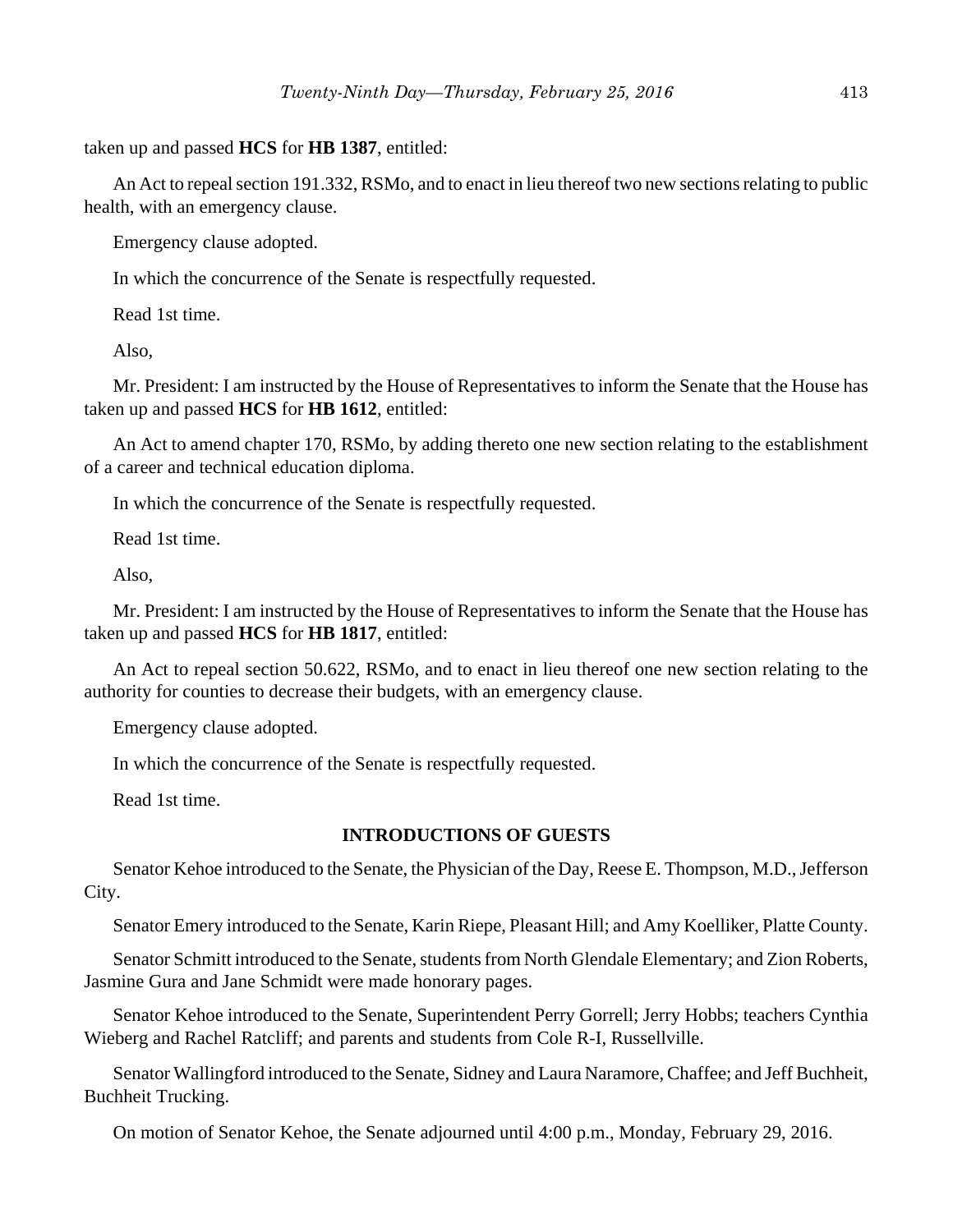414 *Journal of the Senate*

# SENATE CALENDAR \_\_\_\_\_\_

# THIRTIETH DAY–MONDAY, FEBRUARY 29, 2016 \_\_\_\_\_\_

#### FORMAL CALENDAR

#### SECOND READING OF SENATE BILLS

SB 1070-Romine SB 1071-Hegeman SB 1072-Hegeman SB 1073-Brown SB 1074-Schmitt SB 1075-Wallingford SB 1076-Parson SB 1077-Parson SB 1078-Parson SB 1079-Riddle SB 1080-Schaefer SB 1081-Schaefer SB 1082-Cunningham SB 1083-Wallingford

SB 1084-Pearce SB 1085-Pearce SB 1086-Holsman SB 1087-Romine, et al SB 1088-Schmitt SB 1089-Onder SB 1090-Hegeman SB 1091-Riddle SB 1092-Riddle SB 1093-Romine SB 1094-Kehoe SB 1095-Wallingford SJR 41-Schmitt

## HOUSE BILLS ON SECOND READING

HCS for HB 1477 HCS for HB 1474 HCS for HB 1729 HB 1414-Houghton HB 1588-Franklin HB 1728-Reiboldt

HB 1565-Engler HCS for HB 1433 HCS for HB 2155 HCS for HB 1387 HCS for HB 1612 HCS for HB 1817

# THIRD READING OF SENATE BILLS

 1. SB 783-Onder (In Fiscal Oversight) 2. SS for SB 732-Munzlinger (In Fiscal Oversight)

 3. SB 641-Schatz (In Fiscal Oversight) 4. SCS for SB 794-Wallingford (In Fiscal Oversight)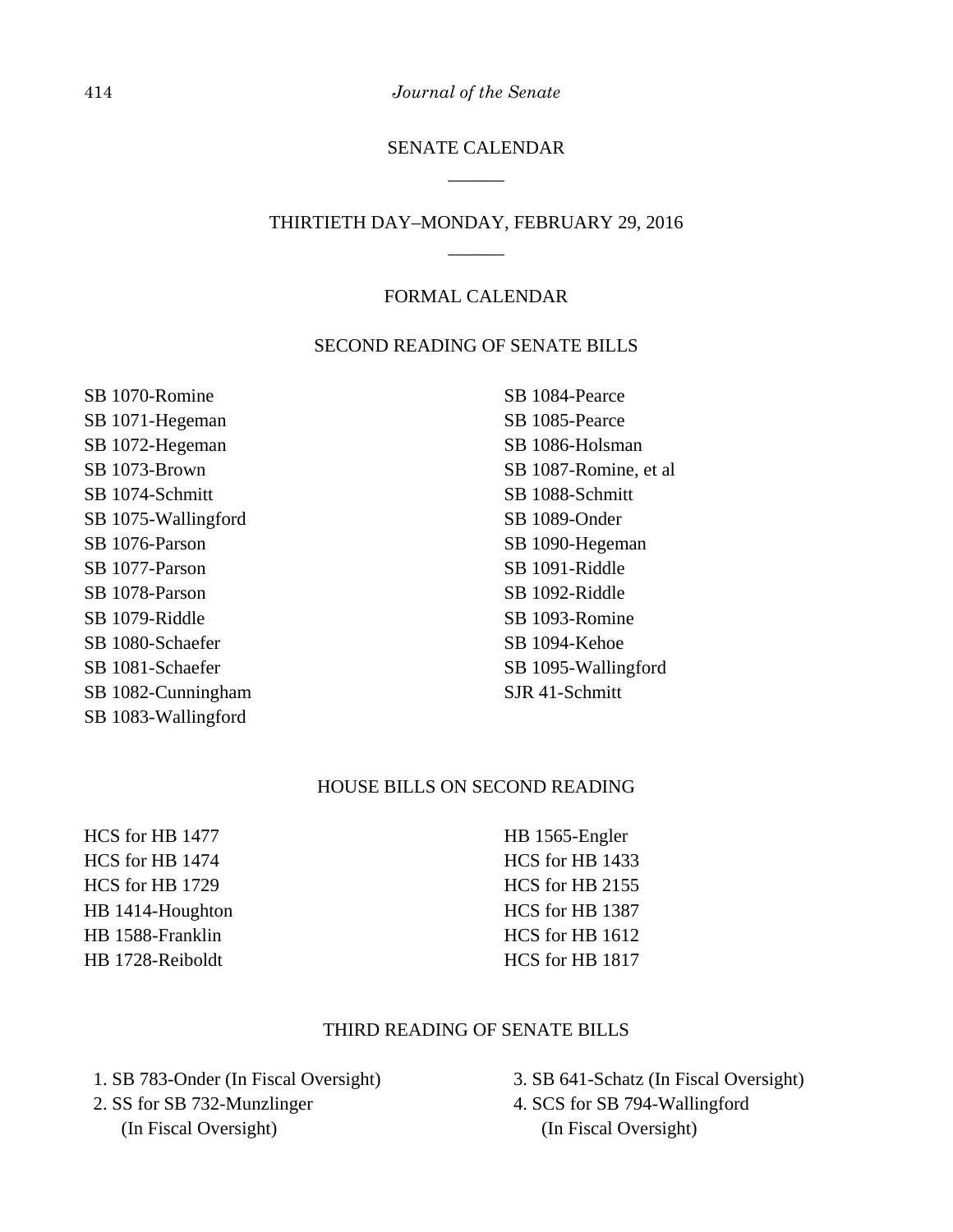- 5. SCS for SB 814-Wallingford, et al
	- (In Fiscal Oversight)
- 6. SB 700-Schatz (In Fiscal Oversight)
- 7. SB 875-Schaefer (In Fiscal Oversight)
- 8. SS for SB 799-Kraus (In Fiscal Oversight)
- 9. SB 879-Brown (In Fiscal Oversight)
- 10. SCS for SBs 688 & 854-Romine (In Fiscal Oversight)

# SENATE BILLS FOR PERFECTION

- 1. SB 623-Libla
- 2. SJR 39-Onder and Emery
- 3. SB 916-Schaefer
- 4. SB 855-Pearce, with SCS
- 5. SB 997-Pearce
- 6. SBs 586 & 651-Wasson, with SCS
- 7. SB 800-Sater, et al, with SCS
- 8. SB 676-Sater
- 9. SB 867-Sater
- 10. SB 937-Wallingford
- 11. SB 861-Wieland, with SCS
- 12. SB 785-Schaefer, with SCS
- 13. SB 980-Keaveny, with SCS
- 14. SB 680-Emery
- 15. SB 844-Parson
- 16. SB 772-Onder, with SCS
- 17. SB 698-Hegeman, with SCS
- 18. SB 786-Kraus
- 19. SB 624-Libla
- 20. SB 590-Dixon, with SCS
- 21. SBs 661, 726 & 741-Dixon, with SCS
- 22. SBs 588, 603 & 942-Dixon and Curls, with SCS
- 23. SB 618-Wallingford, with SCS
- 24. SB 681-Cunningham
- 25. SB 702-Munzlinger
- 26. SB 1025-Kraus
- 27. SB 856-Silvey, with SCS
- 28. SB 988-Kraus
- 29. SB 973-Wasson, with SCS
- 30. SB 921-Riddle, with SCS
- 31. SB 801-Sater, with SCS
- 32. SB 964-Wallingford, with SCS
- 33. SB 986-Brown, with SCS
- 34. SB 1002-Hegeman
- 35. SB 898-Cunningham
- 36. SBs 789 & 595-Wasson, with SCS
- 37. SB 659-Wasson

#### HOUSE BILLS ON THIRD READING

- HB 2203-Barnes, with SCS (Kehoe)
- HB 2226-Barnes (Silvey)
- HB 1452-Hoskins, with SCS (Pearce)
- HB 1631-Alferman, with SCS (Kraus)
	- (In Fiscal Oversight)

HJR 53-Dugger (Kraus) (In Fiscal Oversight) HCS for HB 1891 (Brown)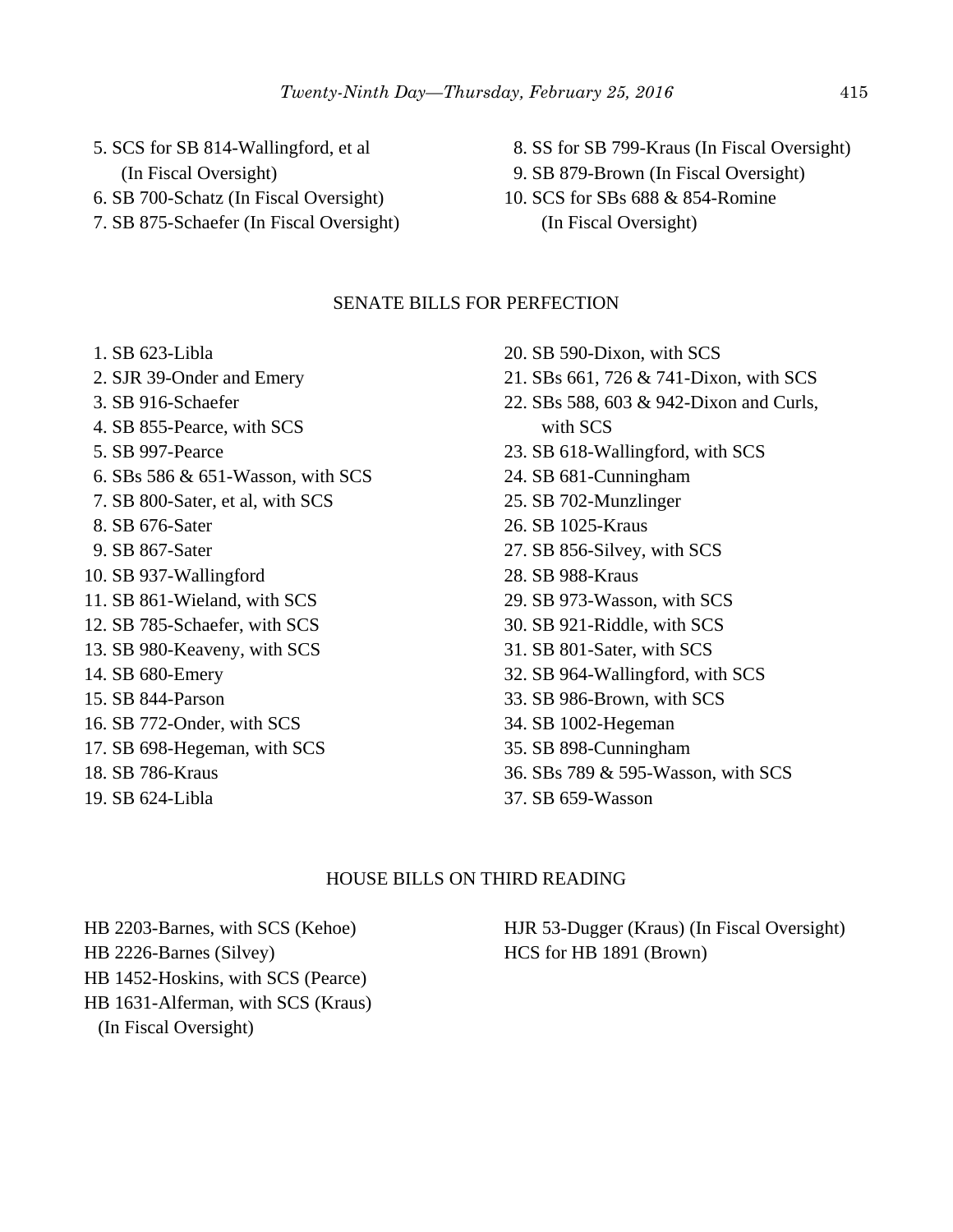416 *Journal of the Senate*

# INFORMAL CALENDAR

### SENATE BILLS FOR PERFECTION

SB 580-Schaaf, with SCS & SA 2 (pending) SB 612-Cunningham SB 619-Wallingford SB 644-Onder, with SCS SB 706-Dixon

SB 802-Sater SB 816-Wieland, et al SB 825-Munzlinger, with SA 1 (pending) SB 919-Schmitt, with SCS, SS for SCS & SA 2 (pending)

#### HOUSE BILLS ON THIRD READING

HB 1575-Rowden, with SCA 1 (Onder) HB 2166-Alferman (Onder), with SCS & SS

for SCS (pending)

## CONSENT CALENDAR

Senate Bills

Reported 2/4

SB 650-Pearce, with SCS SB 627-Nasheed SB 646-Schupp, with SCS SB 831-Wasson

SB 833-Nasheed SB 864-Sater SB 738-Parson

Reported 2/25

SB 994-Munzlinger SB 836-Wasson, with SCS SB 735-Dixon SB 950-Wasson, with SCS SB 897-Hegeman SB 888-Walsh SBs 905 & 992-Sifton, with SCS SB 781-Schatz, with SCS SB 1009-Riddle, with SCS SB 909-Sater SB 899-Parson SB 852-Brown SB 625-Walsh